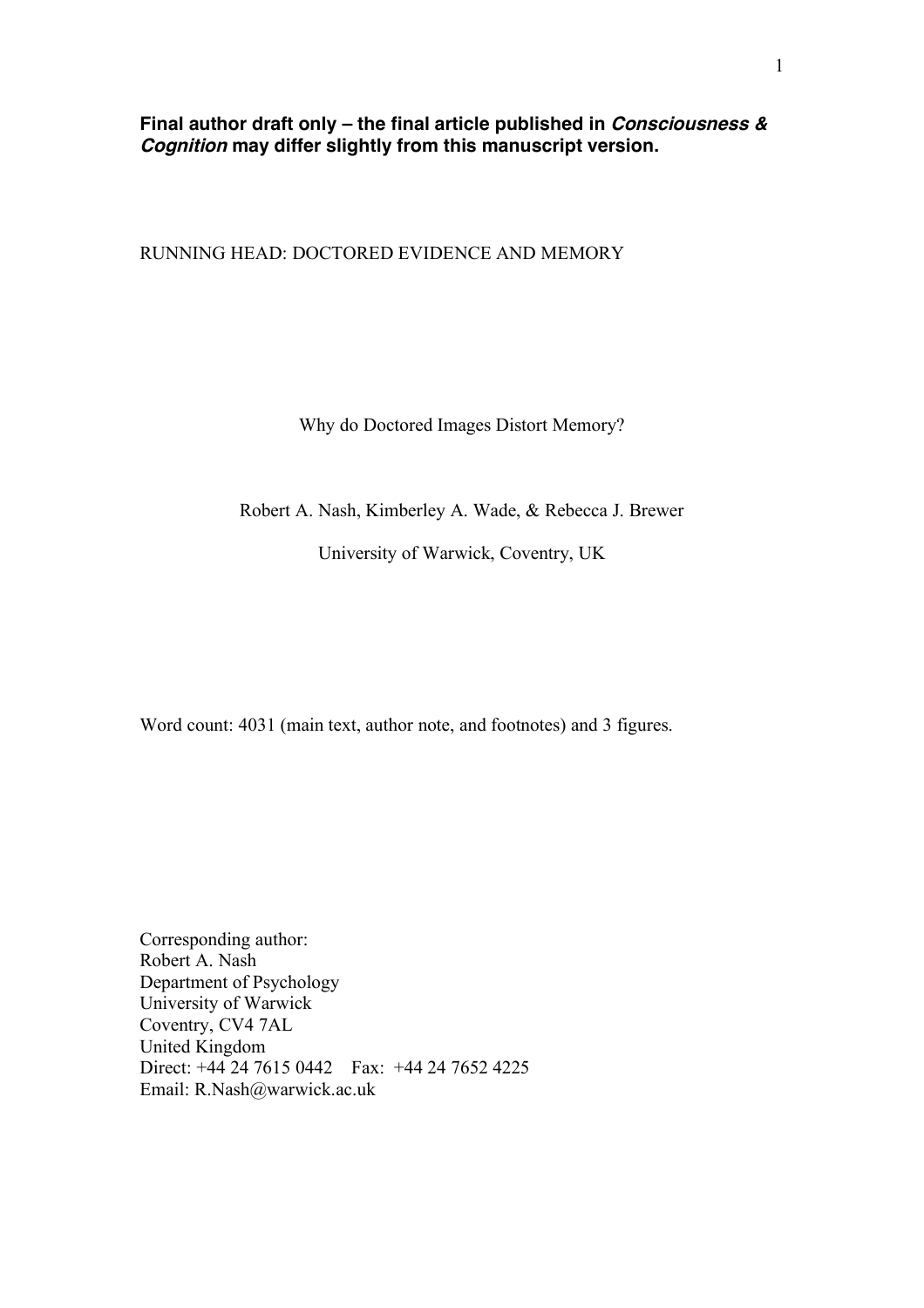### Abstract

Doctored images can cause people to believe in and remember experiences that never occurred, yet the underlying mechanism(s) responsible are not well understood. How does compelling false evidence distort autobiographical memory? Subjects were filmed observing and copying a Research Assistant performing simple actions, then they returned 2 days later for a memory test. Before taking the test, subjects viewed video-clips of simple actions, including actions that they neither observed nor performed earlier. We varied the format of the video-clips between-subjects to tap into the source-monitoring mechanisms responsible for the 'doctored-evidence effect.' The distribution of belief and memory distortions across conditions suggests that at least two mechanisms are involved: doctored images create an illusion of familiarity, and also enhance the perceived credibility of false suggestions. These findings offer insight into how external evidence influences source-monitoring.

Key words: false memory; autobiographical belief; doctored images; fabricated evidence; source monitoring; familiarity; metacognition.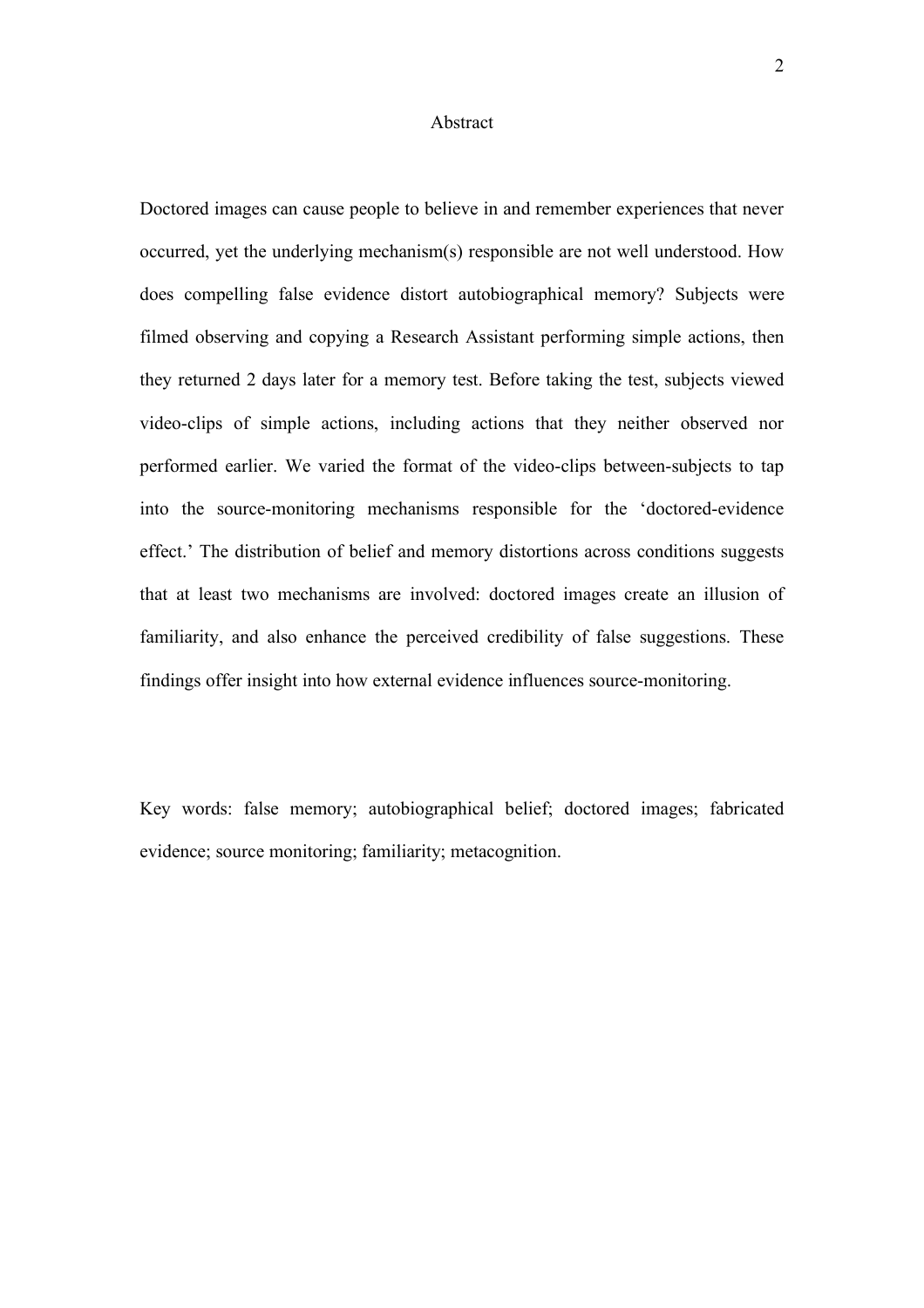### Why do Doctored Images Distort Memory?

Seeing used to be believing, but image-manipulation technology is increasingly blurring the line between fact and fiction. Up to 75% of users on social-networking websites, for instance, enhance photos of themselves before posting them online (Wynne-Jones, 2008) and in recent years many scientific journals have adopted screening procedures to ensure that the images they publish are authentic (Young, 2008). Yet image-manipulation is more than a tool for personal enhancement: doctored images can cause people to believe in and remember experiences that never occurred (see Garry & Gerrie, 2005). In this paper we ask: why are doctored images such an effective form of suggestion? What happens to memory when people encounter fabricated evidence of an event?

The power of fake photographs and videos to foster false memories (hereafter, the *doctored-evidence effect*) is a well-established phenomenon. For instance, Wade, Garry, Read and Lindsay (2002) asked adult subjects to reminisce about the events depicted in four childhood photographs of themselves, one of which had been doctored to show the subject taking a hot-air balloon ride. Although no subjects had ever taken a balloon ride, half of them either described images or false memories of the pseudo-event after repeated interviewing. As well as childhood experiences, other research shows that doctored images can distort memory for recent experiences (Nash, Wade, & Lindsay, 2009). But what are the mechanisms driving the doctoredevidence effect? The Source Monitoring Framework (*SMF*; Johnson, Hashtroudi, & Lindsay, 1993; Lindsay, 2008)—which describes how people attribute mental experiences to reality or to imagination—suggests several mechanisms that could be responsible.

3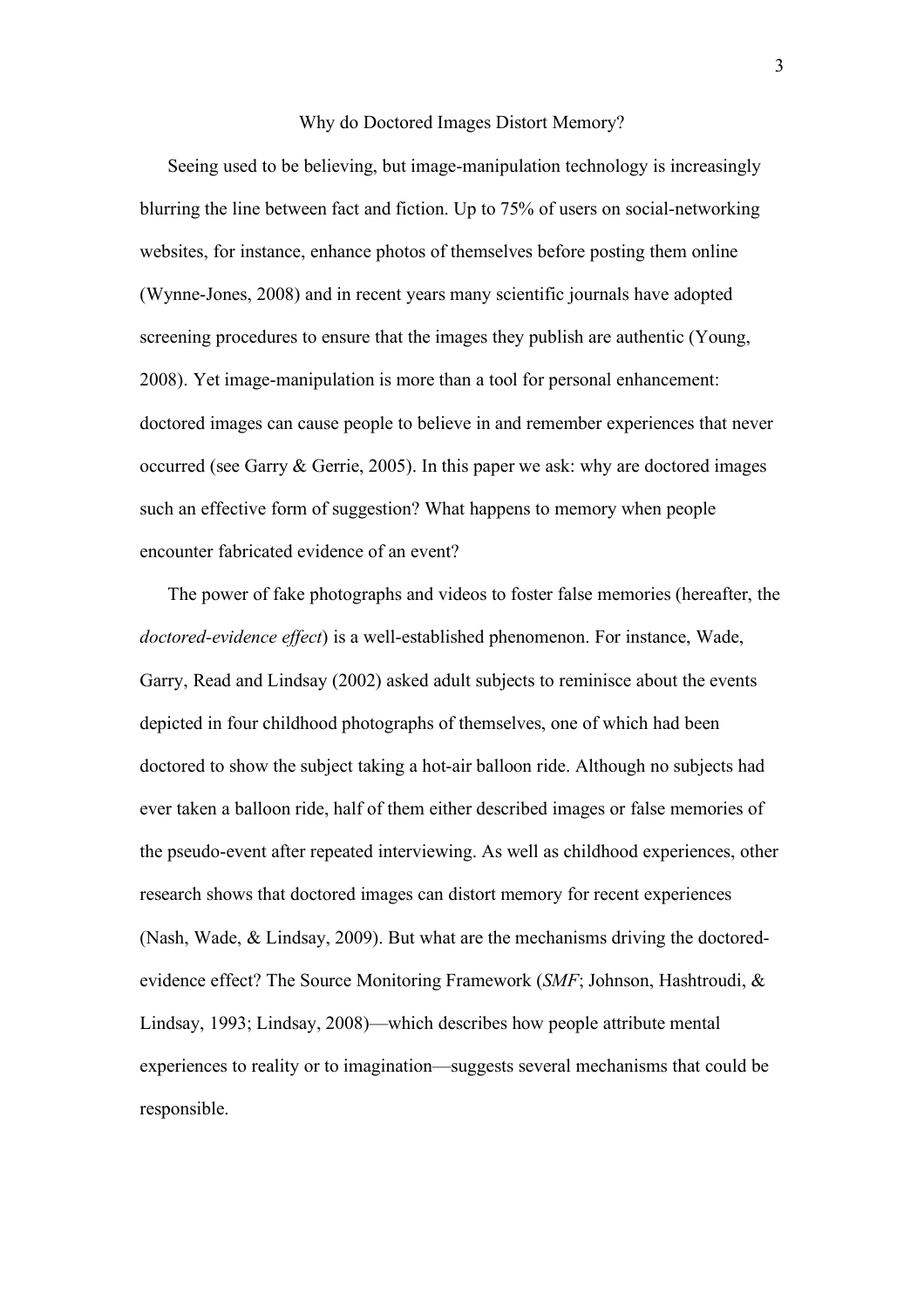## *Source Confusions*

According to the SMF, memory distortions occur when our mental images of a fictional event are mistaken for memories. Indeed, when our mental images possess the phenomenological qualities we normally associate with memories, such as a feeling of familiarity and rich sensory details, we can struggle to distinguish between imagined and real experiences (Johnson, Foley, Suengas, & Raye, 1988). A SMF account of the doctored-evidence effect suggests that doctored images might distort beliefs and memories via three cognitive mechanisms. First, doctored images might enhance people's feeling of familiarity with the suggested event. Second, doctored images could boost people's ability to vividly imagine relevant details of the event. Third, people might perceive doctored images as highly credible evidence that the suggested event occurred, and so be willing to attribute less familiar or vivid mental images of the event to memory. Any of these three mechanisms—*familiarity*, *imagery* and *credibility*—could play a crucial role in the doctored-evidence effect.

*Familiarity.* According to the SMF, people sometimes use the familiarity of mental experiences to determine their source. Because real memories typically come to mind rather easily and feel familiar, it is possible to misattribute an unexpected feeling of familiarity when thinking about a fictional experience as being caused by genuine recollection (Jacoby, Kelley, & Dywan, 1989; c.f., the 'availability heuristic', described in Tversky & Kahneman, 1973). In other words, if one experiences a rush of familiarity when an image comes to mind, one may be prone to misattributing the image to memory. Bernstein, Whittlesea and Loftus (2002), for instance, asked subjects to rate their confidence that they experienced various specific events in childhood ("broke a window playing ball"). Some of these events were presented with one keyword in anagram form ("broke a *dwniwo* playing ball"). Bernstein et al.'s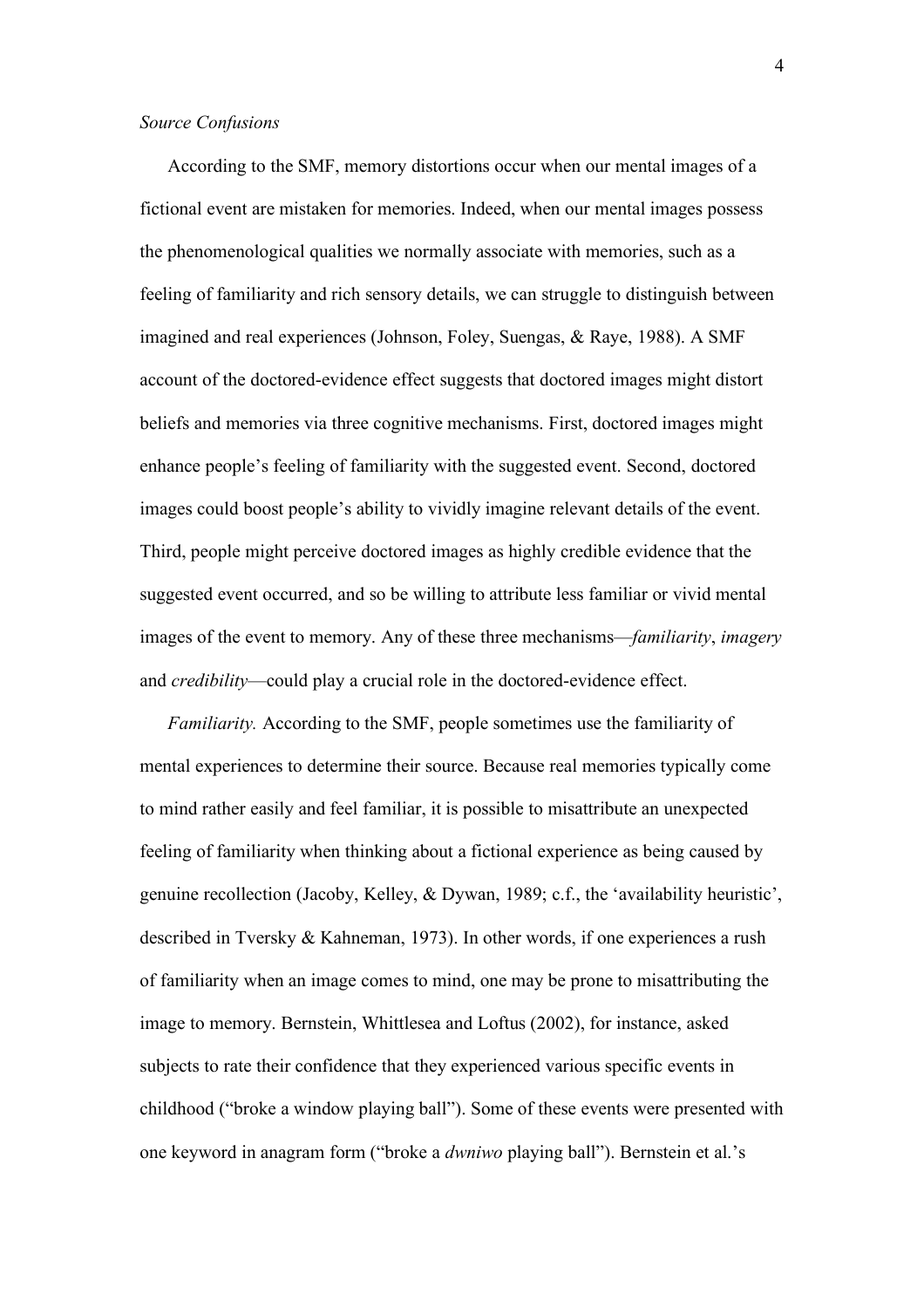subjects reported greater confidence that they had experienced the events presented in anagram form than those presented in regular form. The authors proposed that subjects misattributed the fluency they felt when successfully solving an anagram to actually experiencing the event in childhood. Numerous studies show that images, similarly, can elicit a powerful form of 'visual fluency' (Winkielman, Schwarz, Reber, & Fazendeiro, 2003). Therefore, a familiarity account of the doctoredevidence effect predicts that doctored images make suggested events come to mind more readily, and subjects misattribute this feeling of familiarity as remembering.

*Imagery.* Another cue that people use to determine the source of mental images is the phenomenological characteristics of those images. According to the SMF, real memories typically contain more perceptual and conceptual details than do imagined events, and so imaginations that are rich in these details can be misattributed to memory (Johnson et al., 1988). Along these lines, Lindsay, Hagen, Read, Wade and Garry (2004) found that adult subjects were more likely to develop false memories of a fictional childhood event if they used their school class-photo as a memory aid. The researchers suggested that the class-photos might have provided subjects with visual details of real memories (e.g. what their teacher looked like) that overlapped with the suggested event and enabled subjects to construct detailed mental images that were misattributed as memories. Relatedly, Henkel and Carbuto (2008) showed that real (i.e., non-doctored) photos caused more source monitoring errors than did descriptions of the actions the photos portrayed. Their finding suggests that familiarity alone could not sufficiently account for the photo-induced memory errors, and thus demonstrates that familiarity and imagery are distinct mechanisms. An imagery-based account of the doctored-evidence effect, therefore, suggests that doctored images provide subjects with relevant imagery that overlaps with their other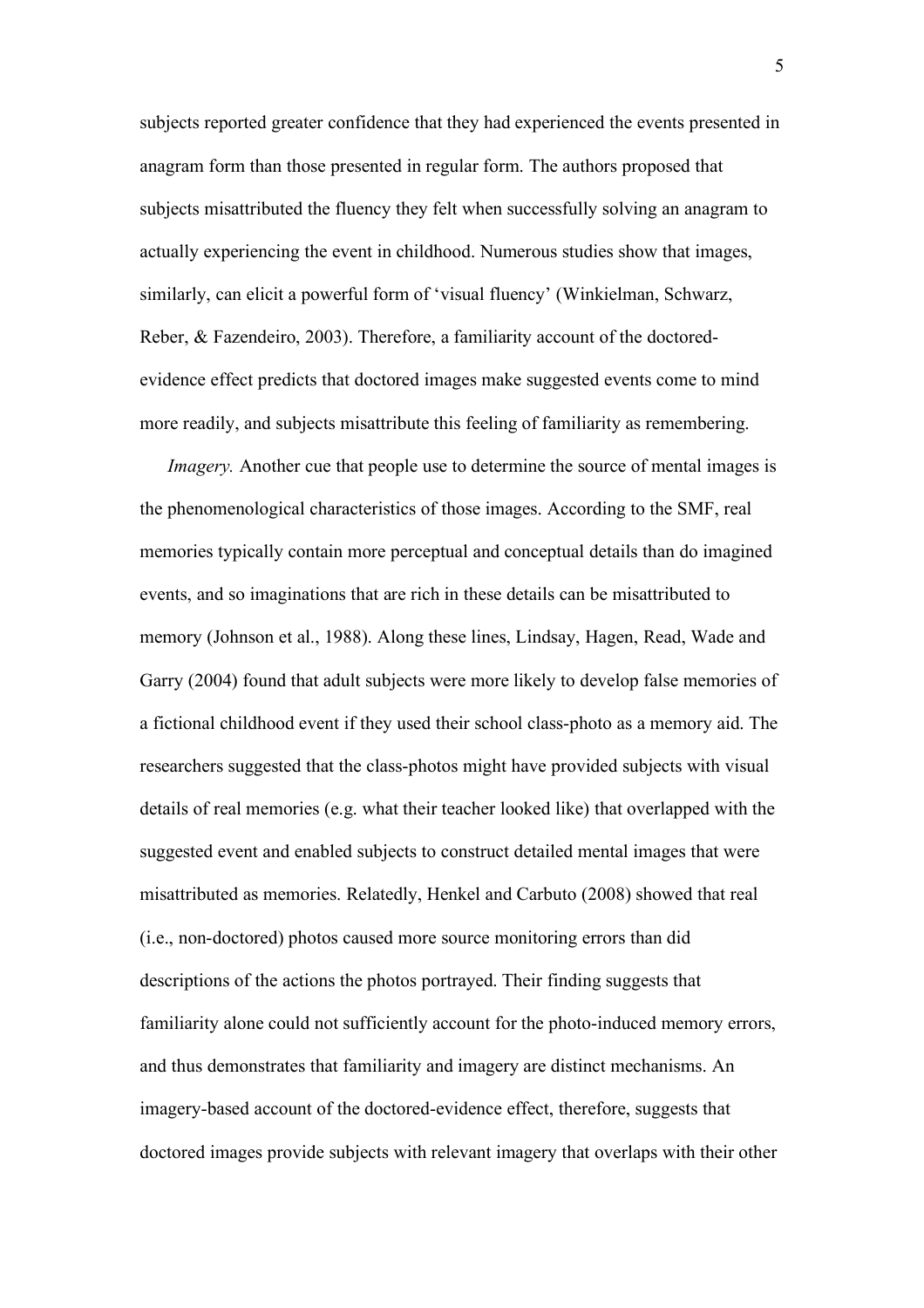memories from the time of the suggested event and that they could easily confuse with memories.

*Credibility.* Finally, the SMF posits that people decide whether their mental images are, for instance, vivid or familiar enough to attribute to memory by setting implicit criteria that those images must match. However, it is possible that people might lower their criteria when an event seems likely to have occurred (Mazzoni & Kirsch, 2002). We know that people are more likely to accept misleading information from credible sources than from non-credible sources (Echterhoff, Hirst, & Hussy, 2005; Vornik, Sharman, & Garry, 2003), therefore a credibility-based account suggests that doctored images might cause people to lower their source-monitoring criteria. Put differently, whereas people might typically attribute mental images as memories only when they are highly vivid or familiar, doctored photos or videos might be perceived as highly credible evidence that the suggested event occurred, and consequently lead people to attribute less vivid or familiar mental images as memories.

### *The present experiment*

To investigate which mechanisms underlie the doctored-evidence effect, we adapted Nash et al.'s (2009) procedure for inducing false beliefs and memories of performing simple actions. Subjects were filmed as they observed and copied a Research Assistant (*RA*) performing various actions (e.g., *look under the table; count to twenty*). Later subjects were exposed to a video-sequence comprising clips of actions, including *critical* actions that the subject had neither observed nor performed. We manipulated the format of these video-sequences to create three between-subject conditions that would tap into the mechanisms described above. Specifically, *Self+RA subjects* viewed digitally-manipulated video-clips of themselves ostensibly observing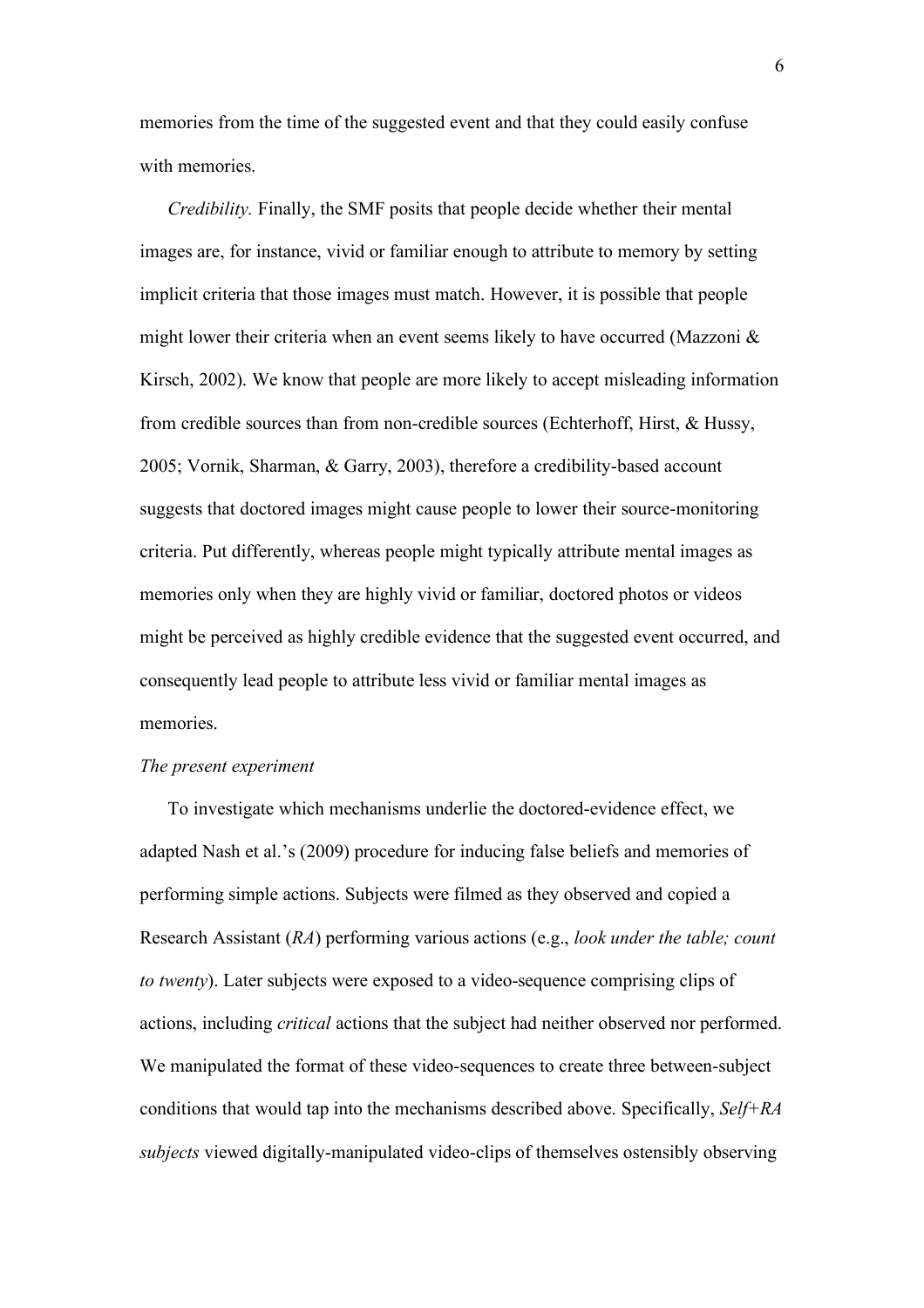the RA performing critical actions. *RA-Only subjects* viewed video-clips identical to Self+RA subjects, but only saw the RA in the footage and not themselves. *Stranger-Only subjects* viewed video-clips identical to RA-Only subjects, but the actions were performed by a stranger in an unfamiliar room. Finally subjects completed a memory test in which they rated the extent to which they *believed* they performed each action (Belief rating) and their *memory* of performing each action (Memory rating).

*Rationale for the manipulation.* The distribution of Belief and Memory ratings across conditions should indicate the mechanisms underlying the doctored-evidence effect. If familiarity causes the doctored-evidence effect, then we should expect subjects in all three conditions to exhibit belief and memory distortions. Because all three videos contain clips of some person—either the RA or a stranger—performing critical actions, all three conditions should enable subjects to easily bring to mind (or fluently process) images of the critical actions. This fluent processing should cause illusions of familiarity, which should in turn be misattributed to recollection.

If the imagery provided by doctored video-clips causes the doctored-evidence effect, then we should see more belief and memory distortions among Self+RA and RA-Only subjects than among Stranger-Only subjects. In the Self+RA and RA-Only conditions, the visual details in the video-sequence overlap with the details in subjects' memories of Session 1: they depict the RA who took part in the event and the room where the event happened. Stranger-Only videos, however, contain visual details that conflict with subjects' memories: they show a stranger in a different room. Therefore, if the video-clips help subjects to imagine critical actions, then Self+RA and RA-Only subjects should be more likely to confuse imagined details for memories than Stranger-Only subjects.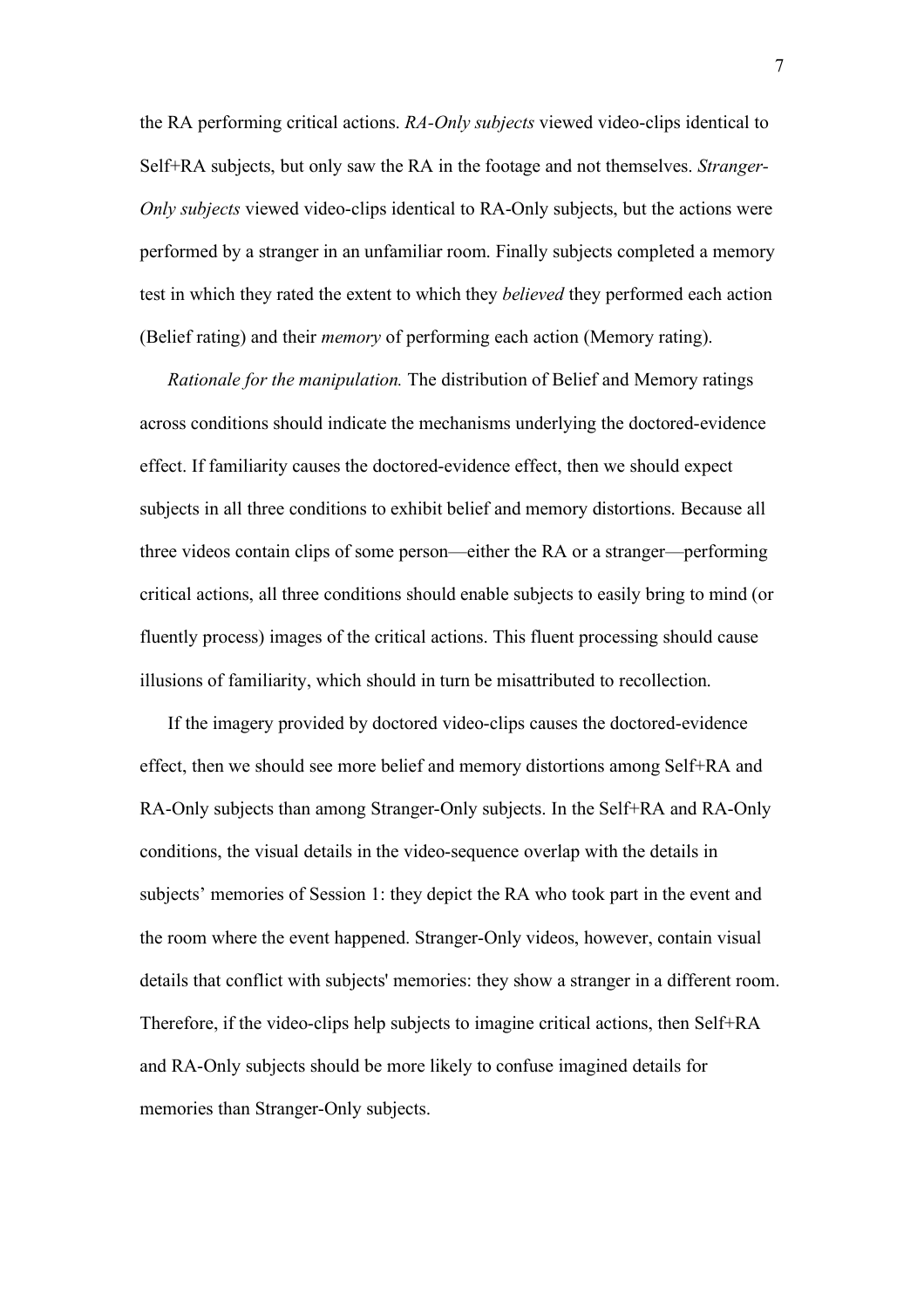Finally, if credibility causes the doctored-evidence effect, then we should see more belief and memory distortions among Self+RA subjects than among RA-Only and Stranger-Only subjects. Because Self+RA videos are the only videos in which subjects see themselves present while critical actions are performed, these clips should be compelling evidence that subjects performed those actions.

In sum, in the present study subjects were exposed to different forms of videosuggestion designed to differentiate between three mechanisms that potentially underlie the doctored-evidence effect.

## Method

### *Subjects and Design*

Sixty University of Warwick students and staff members (68% female; *M* = 20.73 years,  $SD = 4.54$ , Range = 18-41) individually attended two sessions over 3 days and received £6 for participating. The experiment was a mixed design with Critical action type (Video vs. Control) as a within-subjects factor and Video-sequence condition (*Self+RA, RA-Only,* or *Stranger-Only*) as a between-subjects factor. We randomly allocated subjects to video-sequence conditions.

# *Materials and Procedure*

*Actions.* We used 42 of the simple actions used by Nash et al. (2009, Experiment 2), and selected 4 of these to be our *critical actions* which an independent group of volunteers rated as moderately memorable (Clap your hands; Salute; Click your fingers; Flex your  $arm$ <sup>1</sup>. For each subject, two of these critical actions were randomly assigned as Video actions (i.e., those that subjects would neither observe nor perform, but that would be shown in the video-suggestion), and two were assigned as Control actions (i.e., those that subjects would neither observe nor perform, and that subjects

<sup>&</sup>lt;sup>1</sup> See Nash et al. (2009) for further details, including mean memorability ratings.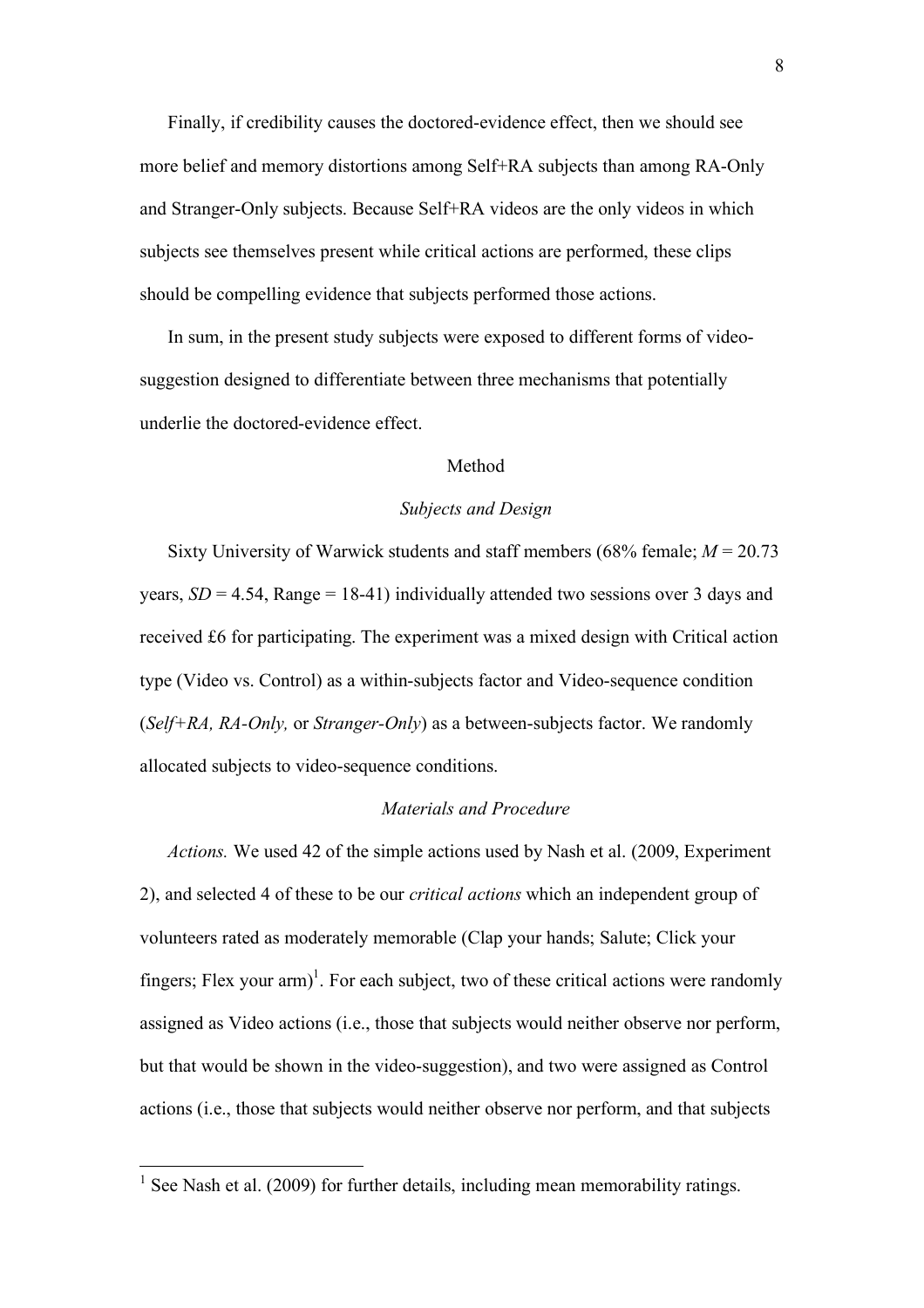would not be exposed to until the memory test). Of the 38 non-critical actions, subjects observed and performed 26 during Session 1; the remaining 12 were new in the memory test in Session 2.

# *Session 1: Event*

Subjects were informed that the study was investigating mental imagery and that they would be filmed observing and copying the RA performing various actions. The RA and subject sat at a table facing each other, and the remainder of Session 1 was filmed. The RA began by performing a non-critical action for 15 s, the subject then copied the same action for 15 s. Next the RA performed a second action, and so forth until the subject had observed and copied 26 non-critical actions (all subjects performed the same 26 actions in the same order). A loud beep indicated when the subject and RA should start and stop performing each action. Subjects neither observed nor performed any of the four critical actions at any stage. When the subject completed the final action, they were reminded to return 2 days later for Session 2.

*Creating the video-sequences.* To create the *Self+RA* and *RA-Only* videorecordings, after the subject left the lab the RA filmed herself performing two of the four critical actions (i.e., the Video actions), the selection of which was counterbalanced across subjects. For Self+RA subjects, we doctored these two extra clips by using a split-screen method to combine them with unused clips from other periods of Session 1, in which the subject was observing the RA (see Figure 1 and Nash et al., 2009). The doctored clips therefore ostensibly showed the subject watching the RA perform the critical actions. Next, we inserted the two fake clips into a sequence made up of 10 untouched clips of the subject observing the RA performing non-critical actions.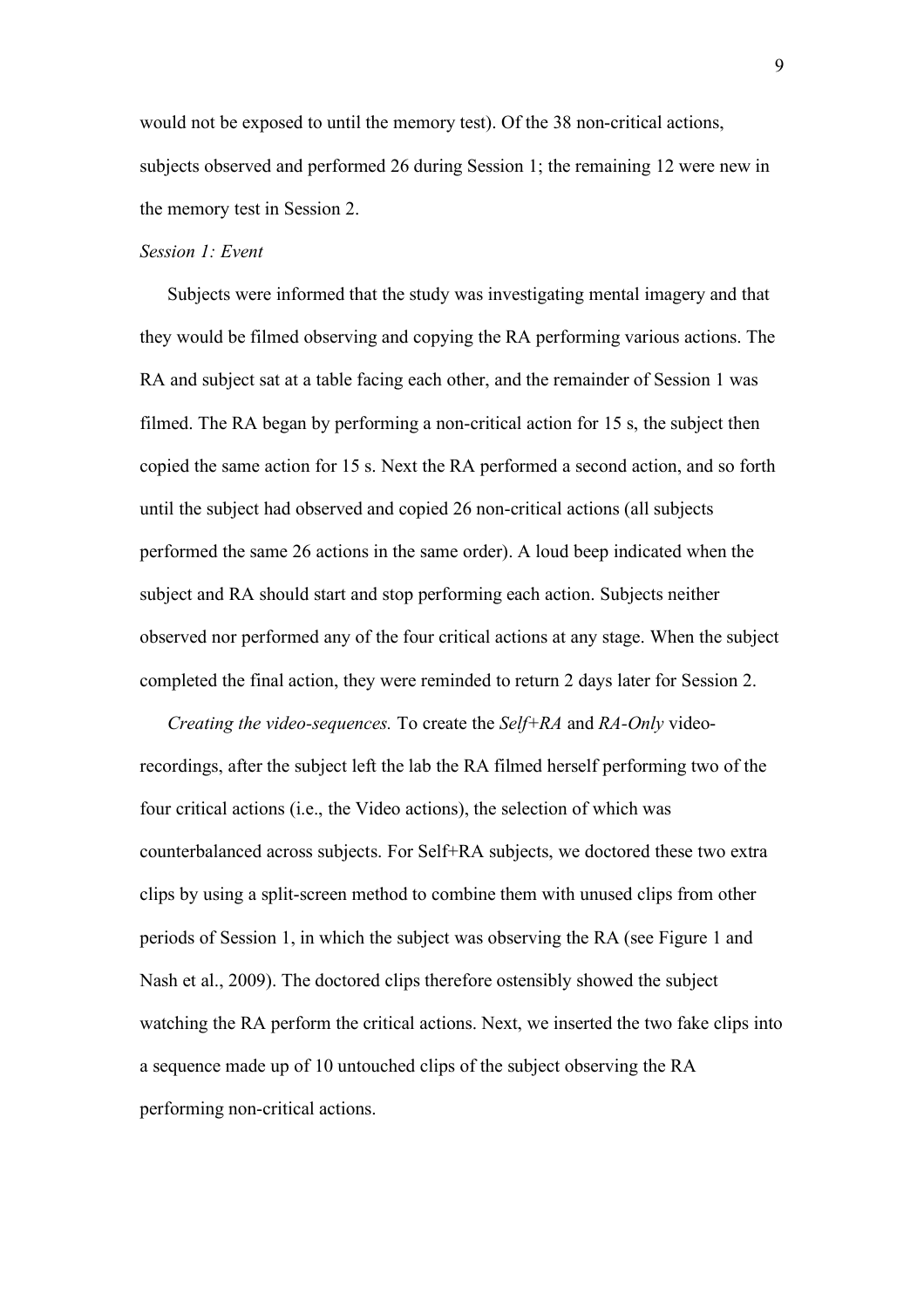RA-Only subjects' videos were identical to Self+RA subjects', except that we masked the left half of all 12 clips so that the video only showed the RA. For Stranger-Only subjects, prior to the experiment we created four versions of a standard video-sequence, each version differing only in terms of the two critical actions it contained. For these sequences, we filmed a male volunteer performing non-critical and critical actions in a different room to the location of Session 1 and, as for RA-Only sequences, we masked the left half of each clip.

All subjects saw the same ten non-critical actions in their video, and the two critical actions were in  $7<sup>th</sup>$  and  $10<sup>th</sup>$  positions. The twelve clips lasted 10 s each, and were separated by 10-s pauses, thus the sequences lasted 4 min in total.

# *Session 2: Suggestion and memory test*

In Session 2, subjects were seated at a computer and told they would see several video-clips of different actions. The experimenter did not imply that the video-clips were from Session 1 or otherwise. Subjects watched the video-sequence twice through. During the first viewing, subjects wrote down after each clip an estimate of the number of times in the average week they perform the action shown. During the second viewing, subjects wrote down after each clip the name of the action shown. These tasks ensured that subjects attended to each clip. Next, subjects performed a 5 minute anagram-solving filler task. Finally, they completed a surprise memory test comprising the names of 28 actions, including all 4 critical actions (2 Video actions; 2 Control actions), 12 performed actions, and 12 new actions. Subjects rated their *Belief* (1= I definitely did not do this;  $8=$  I definitely did do this) and *Memory* (1= No memory of doing this; 8= Clear and detailed memory of doing this) of performing each action, as per Scoboria, Mazzoni, Kirsch and Relyea's (2004) Autobiographical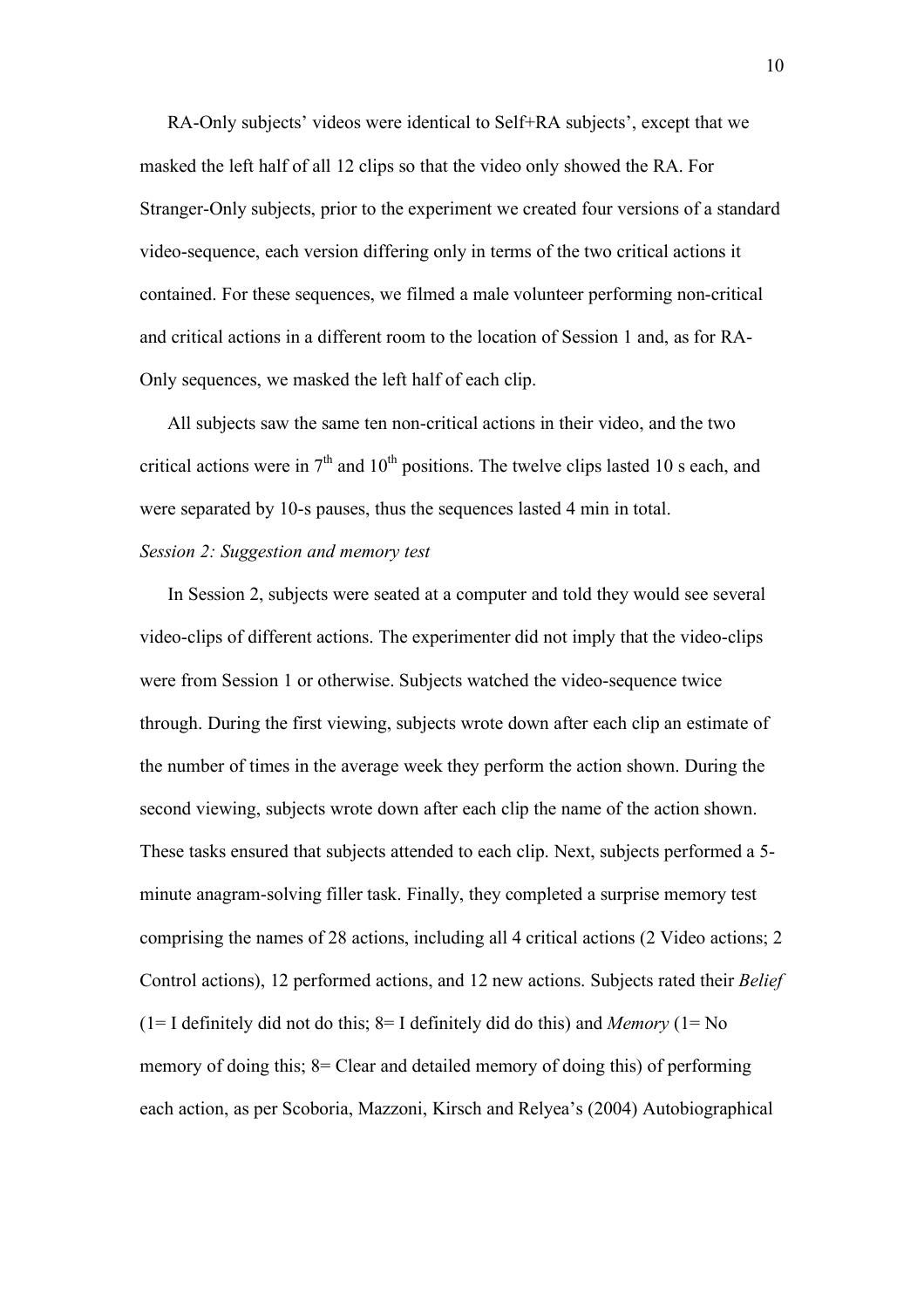Beliefs and Memory Questionnaire. Finally, all subjects were debriefed and invited to attempt to identify which two actions in the video they did *not* perform.

## Results and Discussion

Did our video-sequences distort subjects' beliefs and memories? Collapsing our data across all subjects, we found that Video actions were assigned higher Belief  $[t(59) = 8.08, p < .0001, d_z = 1.04]$  and Memory ratings  $[t(59) = 7.70, p < .0001, d_z =$ .99] than Control actions. Analyzing the data separately for each condition, we found that subjects in *all three* conditions rated Video actions higher than Control actions (Belief, largest  $p = .01$ , smallest  $d_z = .64$ ; Memory, largest  $p = .004$ , smallest  $d_z = .73$ ). In other words, just seeing footage of an action being performed was sufficient to cause subjects some uncertainty about whether or not they performed that action, suggesting that a *familiarity* mechanism contributes to the doctored-evidence effect.

We turn now to our main aim: to compare Belief and Memory ratings across the three conditions. To calculate the effect of each type of video upon subjects' beliefs and memories, we subtracted subjects' mean Control ratings from their mean Video ratings. We then used the net differences to compare the effects of the three videotypes. Although our initial analyses showed that all three video-types influenced subjects' beliefs and memories, these additional analyses revealed significant differences between the three groups [Belief:  $F(2, 57) = 18.88$ ,  $p < .0001$ ,  $\eta_p^2 = .40$ ; Memory:  $F(2, 57) = 14.37, p < .0001, \eta_p^2 = .34$ . As Figure 2 shows, post-hoc analyses revealed that Self+RA videos were much more powerful than RA-Only and Stranger-Only videos (all *p*s < .001, all *d*s > 1.24), suggesting that a *credibility* mechanism also contributes to the doctored-evidence effect. There were no significant differences between the net effects of RA-Only and Stranger-Only videos on either Belief  $[t(38) = .07, p = .94, d = .02]$  or Memory  $[t(38) = .75, p = .46, d = .20]$ . In other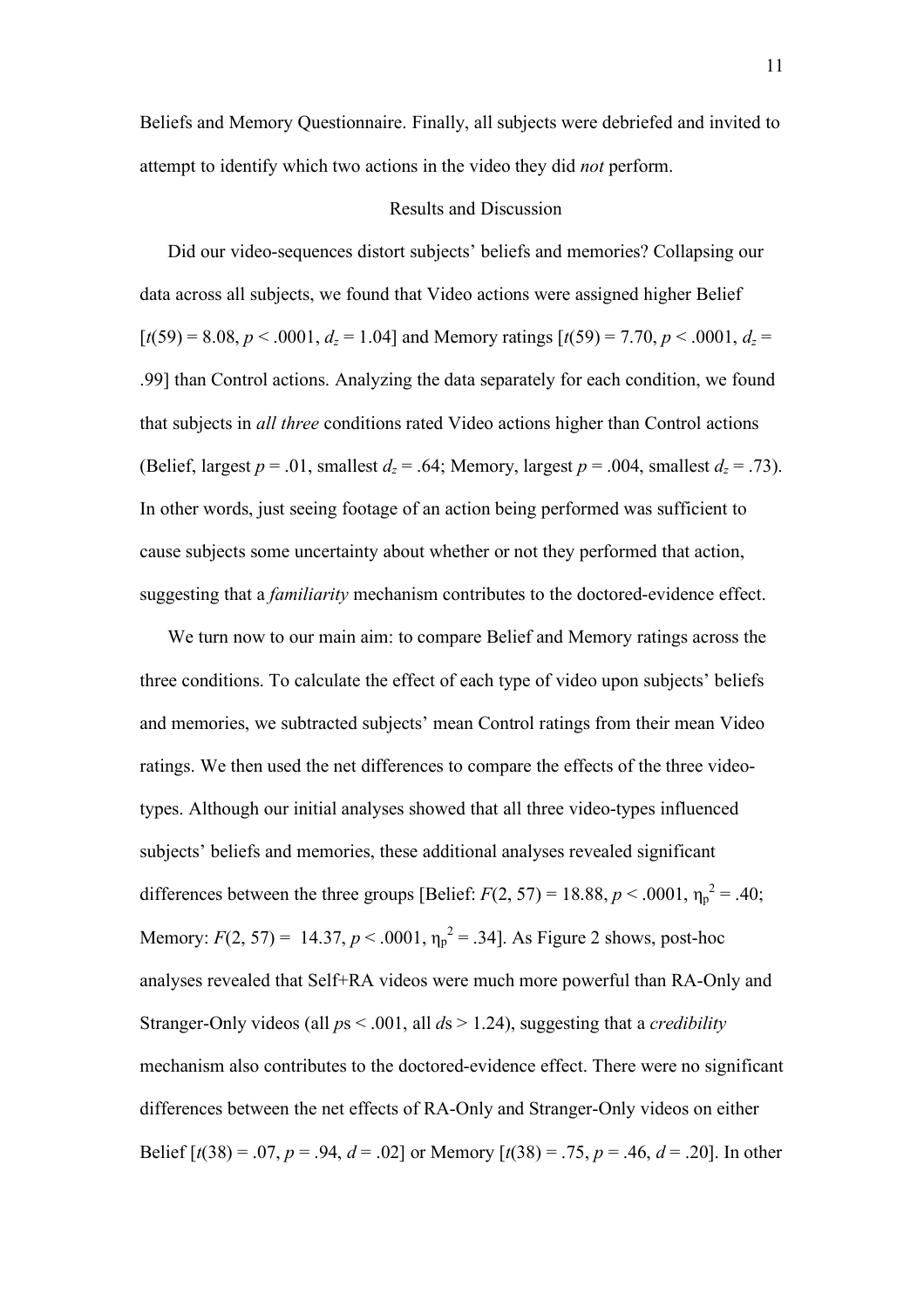words, increasing the congruence between the imagery in the video-footage and in Session 1—in terms of the room setting or the person who performed the actions—did not increase belief or memory distortion over and above that explainable by a familiarity mechanism. It is also worth noting that there were no significant differences between any of the three groups in terms of ratings for Control actions [Belief:  $M_{\text{Self+RA}} = 2.28$ ;  $M_{\text{RA-Only}} = 1.95$ ;  $M_{\text{Stranger-Only}} = 1.95$ ;  $F(2, 57) = .696$ ,  $p = .50$ ,  $\eta_p^2 = .02$ ; Memory:  $M_{\text{Self+RA}} = 1.73$ ;  $M_{\text{RA-Only}} = 1.28$ ;  $M_{\text{Stranger-Only}} = 1.33$ ;  $F(2, 57) =$  $1.67, p = .20, \eta_p^2 = .06$ .

Recent research has emphasized the importance of distinguishing increases in confidence from actual false beliefs or memories (e.g., Smeets, Merckelbach, Horselenberg, & Jelicic, 2005). How often did our videos induce false beliefs or false memories of performing critical actions, as opposed to just increasing subjects' confidence that they *might* have performed them? To address this question we calculated the number of critical Video and Control actions (out of a possible 2 for each action type) for which subjects assigned a '7' or '8' rating on the Belief and Memory scales. We found that subjects frequently reported false beliefs and false memories of critical Video actions (Figure 3). In particular, Self+RA subjects reported more false beliefs and memories of performing critical Video actions than either other group (Belief: both  $ps < .001$ , both  $ds > 1.84$ ; Memory: both  $ps < .01$ , both *d*s > .99). The fact that these distortions occurred within minutes of exposure to the videos further serves to illustrate the power of the doctored-evidence effect.

Finally, many Self+RA subjects expressed surprise when they learnt the video had been doctored ("That's really weird, I didn't even notice!"), and when we asked Self+RA subjects prior to debriefing to guess what the experiment was about, only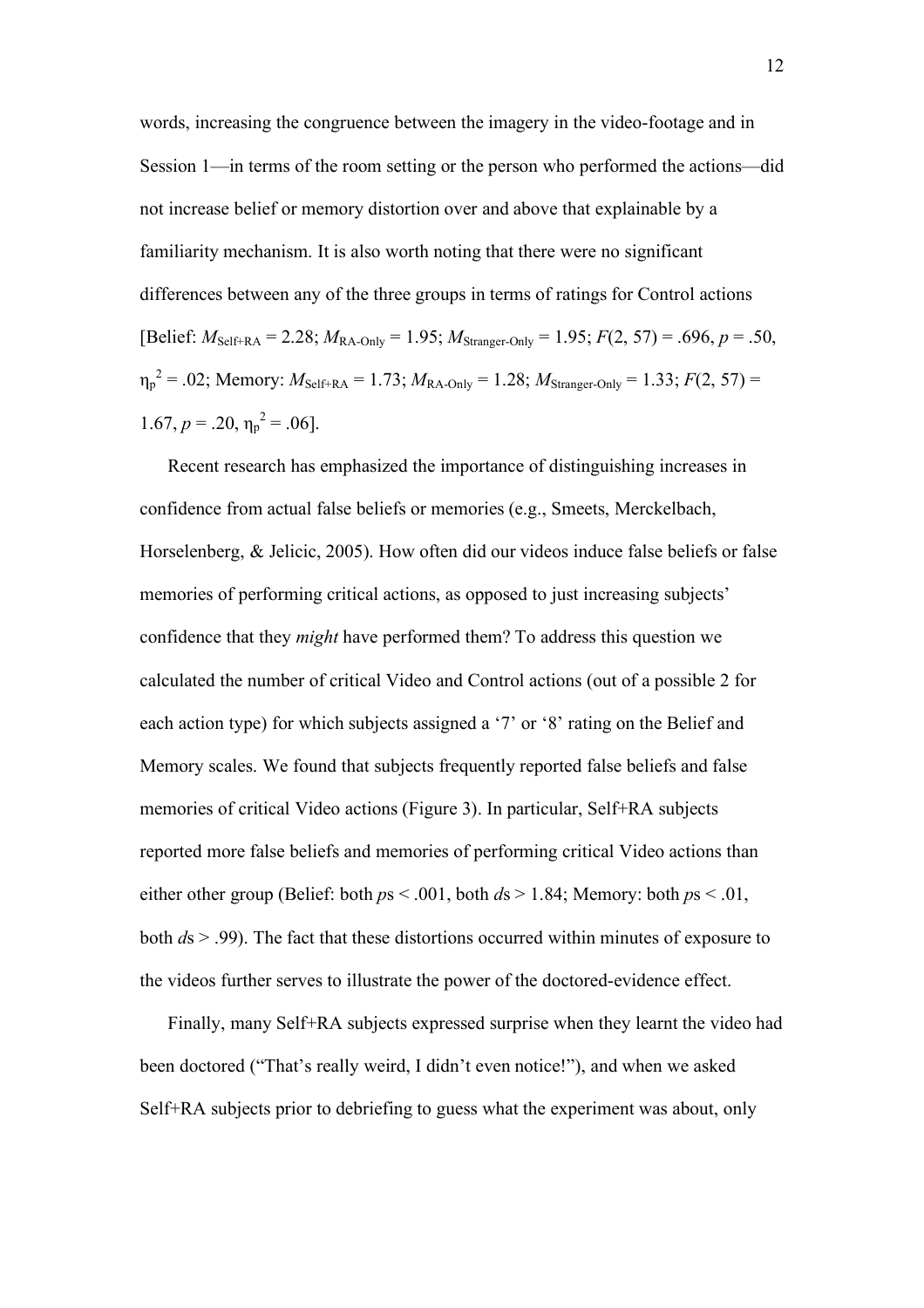two suggested a hypothesis involving fake video-evidence.<sup>2</sup> Nevertheless, 60% of subjects across conditions were able to identify both critical Video actions—perhaps unsurprisingly given that they were asked to do so just minutes after seeing the videosequence. Even so, many subjects expressed uncertainty about their choices, claiming they were making 'educated guesses' by eliminating actions that were in the videosequence but that they recalled more strongly ("It could be 'Click your Fingers', although I'm sure I did that one"). If the doctored clips in Self+RA videos had seemed less than authentic, it would be reasonable to expect Self+RA subjects to identify more critical actions than RA-Only or Stranger-Only subjects. Yet Self+RA subjects identified directionally fewer critical Video actions than did the remaining subjects, although these differences were not significant  $[M<sub>Self+RA</sub>= 1.4; M<sub>RA-Only</sub> =$ 1.65;  $M_{\text{Stranger-Only}} = 1.65$ ,  $F(2, 57) = 1.33$ ,  $p = .27$ ,  $\eta_p^2 = .04$ . Together these findings suggest that most Self+RA subjects were unaware of the trickery and that their memory test responses cannot be attributed to demand effects.

## *Alternative accounts of the present findings*

Although the primary cause of the doctored-evidence effect appears to be a credibility mechanism, two alternative interpretations of our findings warrant further discussion. The first is that the extra details in Self+RA (and, indeed, RA-Only) videos could enhance the familiarity of these video-clips over Stranger-Only clips. As such, a familiarity mechanism alone might account for our pattern of findings. In fact, we have some evidence that the extra visual details did indeed boost familiarity. We analyzed subjects' ratings for the 6 truly performed non-critical actions that were both in the video-sequences and the memory test. In line with the familiarity account, Belief ratings for these actions increased from Stranger-Only (*M* = 7.35), to RA-Only

 $2 \text{ Remove } 2$  Removing these subjects from analyses did not change the pattern of findings.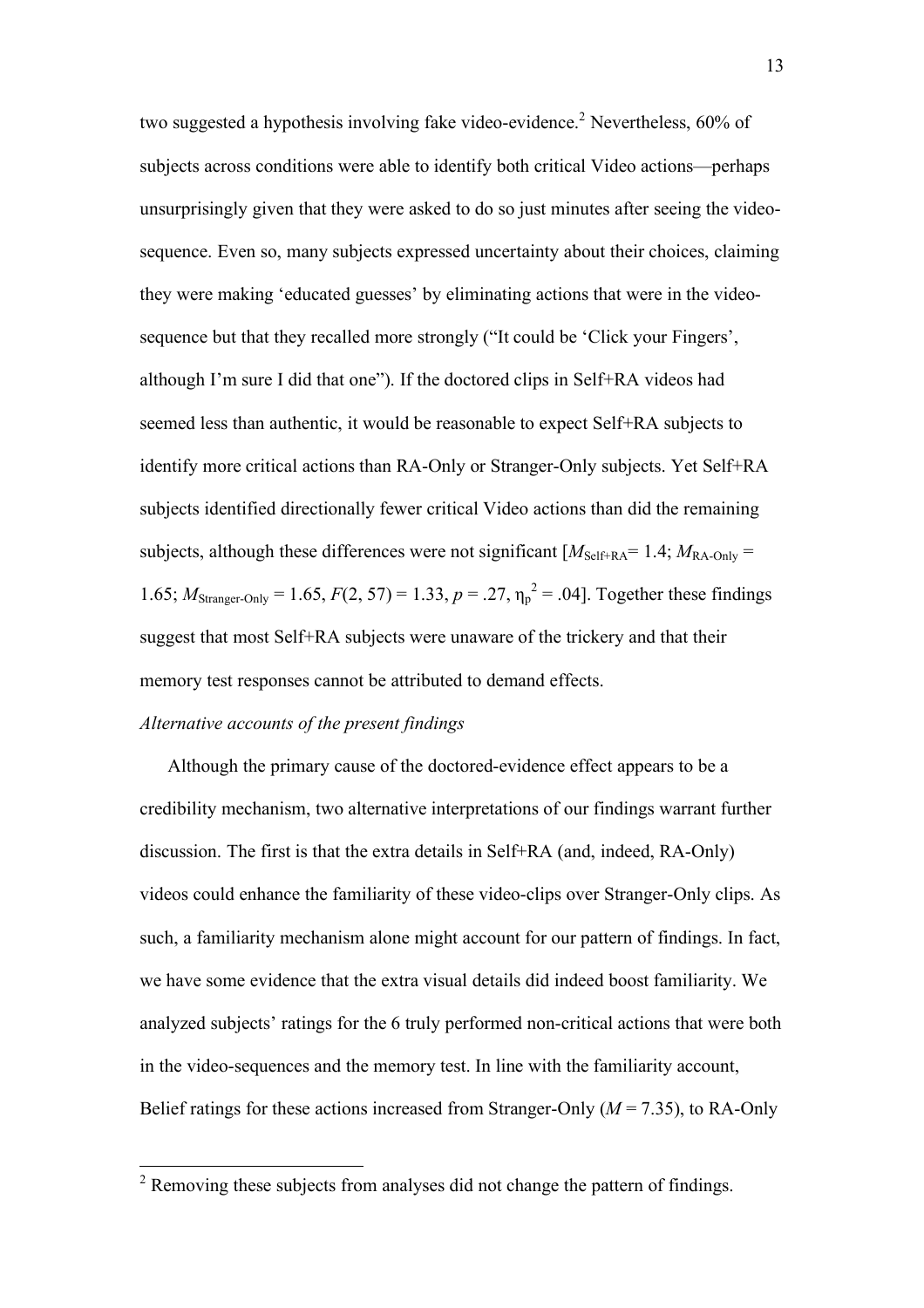$(M = 7.77)$ , to Self+RA  $(M = 7.93)$  subjects  $[F(2, 57) = 5.05, p < .01, \eta_p^2 = .15]$ . The same was true of Memory ratings, although these differences were not significant [Stranger-Only, *M* = 7.02; RA-Only, *M* = 7.40; Self+RA, *M* = 7.50; *F*(2, 57) = 1.58, *p*  $=$  .21,  $\eta_p^2$  = .05]. Looking closer at these data, the extra detail in RA-Only (compared to Stranger-Only) videos was sufficient to increase subjects' Belief ratings for the 6 non-critical actions ( $p = .07$ ), despite having no effect upon their ratings for critical Video actions (in fact, the difference fell in the opposite direction,  $p = .94$ ). Put differently, although we detected that familiarity increased between these two conditions, this increase did not influence subjects' critical action ratings. This finding suggests it is unlikely that the extra detail in Self+RA (compared to RA-Only) videos can explain the very high critical Video ratings in the Self+RA condition. Further research, though, should explore the effects of different imagery—such as images of oneself—upon familiarity-based recollection.

A second interpretation of our results is that an imagery account might best describe the effectiveness of Self+RA videos, because they helped subjects to mentally picture their own appearance. If this were the case, Self+RA videos ought to equally help subjects to picture themselves performing *any* action, including actions that were not in the video. In line with this reasoning, Self+RA subjects' Control ratings were directionally higher than those of the other two groups, suggesting that these subjects' Video ratings may too have been boosted by their enhanced ability to imagine themselves. Yet because our analyses comparing the three conditions are based upon the mean difference between Video and Control ratings, the effect of enhanced imagery of oneself ought to be cancelled-out from these analyses. As such, although the self-imagery account is relevant, it cannot explain the pattern of findings depicted in Figure 2.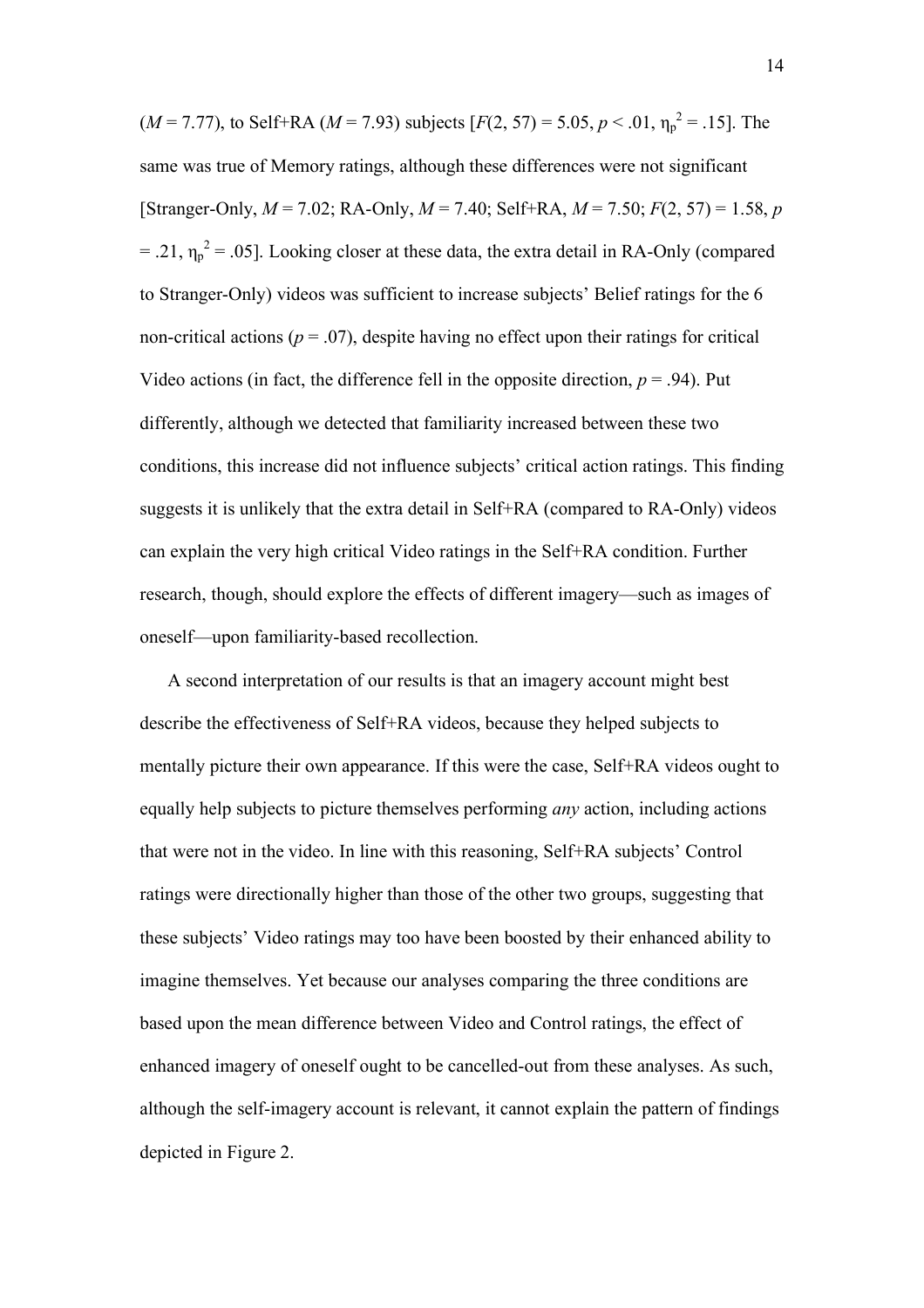## *Conclusions*

Doctored images appear to be so effective at distorting beliefs and memories because as well as increasing at least one memory-like quality of people's mental imagery (i.e., its familiarity), they also cause people to accept lower levels of memory-like qualities when attributing images of the suggested events as memories (i.e., due to their credibility).

The results of the present study help to support and refine Mazzoni and Kirsch's (2002) model of autobiographical beliefs and memories. Specifically, Mazzoni and Kirsch proposed that people might lower their criteria for attributing as memories their images of events that seem highly likely to have occurred. Our results provide strong support for this proposal. Specifically, Self+RA subjects—who saw themselves in the video-evidence—gave much higher ratings for Video actions than did the remaining subjects. The enhanced familiarity and imagery caused by seeing footage of oneself appear insufficient to have caused these large effects; the best explanation therefore, is that Self+RA subjects adopted lower source monitoring criteria because the evidence was simply so credible. Our data therefore offer a deeper understanding of the role of external evidence—as opposed to internal cognitive processes (Wade & Garry, 2005)—in source-monitoring. Of course, our results do not rule out the possibility that vivid imagery (and indeed familiarity and credibility) might be more important in different circumstances. For instance, when there is a long delay between exposure to the false images and the memory test, or when the suggested event supposedly occurred in the more distant past, perceptually-detailed mental imagery might be more influential. A full account of the doctored-evidence effect, therefore, may need to be sensitive to these and other situational factors.<sup>3</sup>

<sup>&</sup>lt;sup>3</sup> We thank an anonymous reviewer for this observation.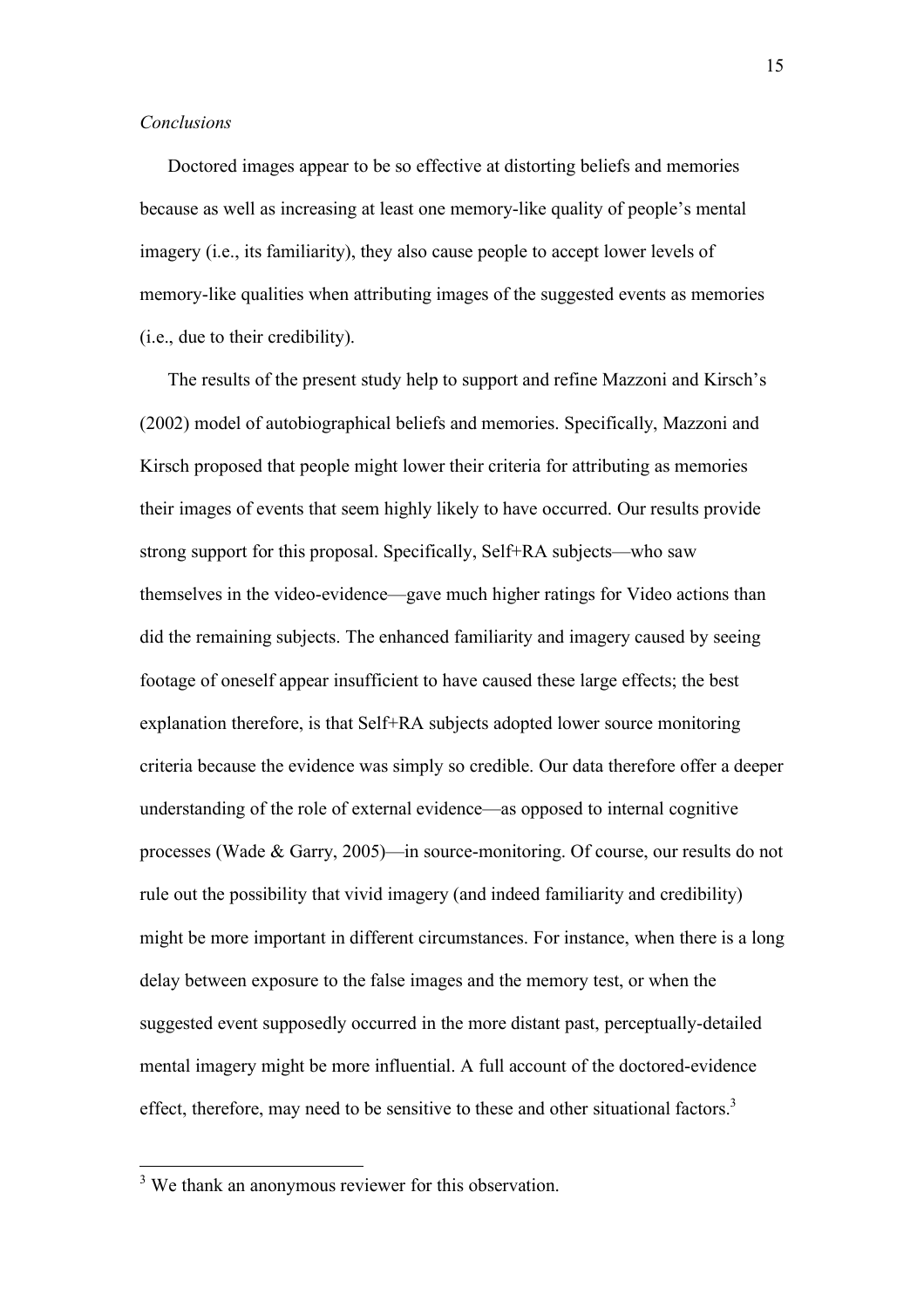On a practical level, the effects of false evidence are especially pertinent to the interrogation of criminal suspects. One reason is that certain types of forensic evidence, such as fingerprint-matches, have considerable potential to be unreliable (Dror & Charlton, 2006; Moore, 2009). Another reason is that police investigators in many parts of the world are legally permitted to present suspects with fabricated evidence to elicit a confession. False evidence, it appears, might cause innocent suspects to falsely confess, internalize guilt, and perhaps falsely recall the guilty act (Gohara, 2006; Kassin & Gudjonsson, 2004; Nash & Wade, 2009), and the present study offers further support for the case that credible yet false evidence can distort beliefs and memories. Suspects, investigators, and anyone else, therefore, should be wary of memories that suddenly surface after exposure to event-confirmatory evidence.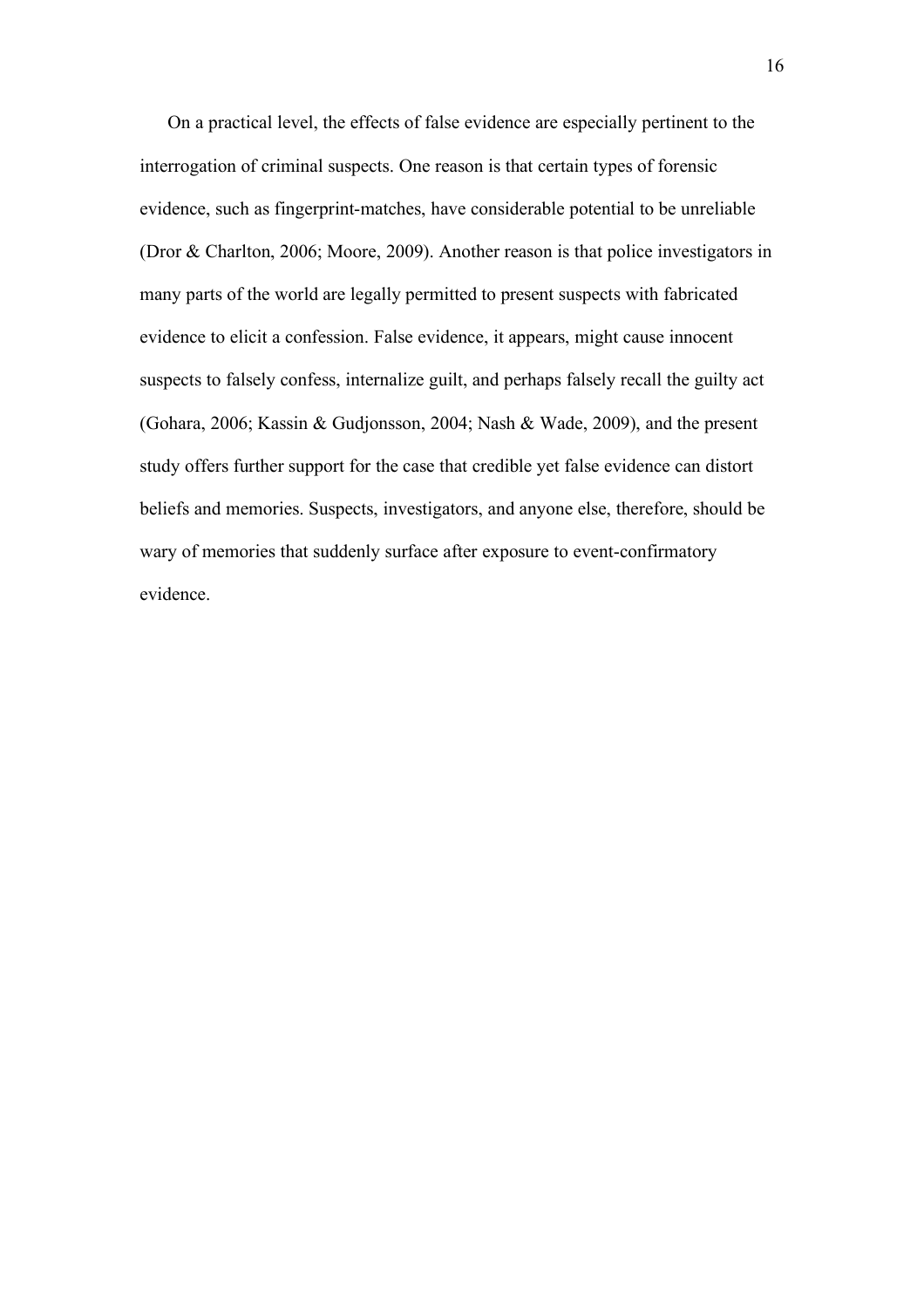### References

- Bernstein, D. M., Whittlesea, B. W. A., & Loftus, E. F. (2002). Increasing confidence in remote autobiographical memory and general knowledge: Extensions of the revelation effect. *Memory & Cognition, 30*, 432-438.
- Dror, I. E., & Charlton, D. (2006). Why experts make errors. *Journal of Forensic Identification, 56*, 600-616.
- Echterhoff, G., Hirst, W., & Hussy, W. (2005). How eyewitnesses resist misinformation: Social postwarnings and the monitoring of memory characteristics. *Memory & Cognition, 33*, 770-782.
- Garry, M. & Gerrie, M. P. (2005). When photographs create false memories. *Current Directions in Psychological Science, 14*, 321-325.
- Gohara, M. S. (2006). A lie for a lie: False confessions and the case for reconsidering the legality of deceptive interrogation techniques. *Fordham Urban Law Journal, 33*, 791-842.
- Henkel, L. A., & Carbuto, M. (2008). Remembering what we did: How source misattributions arise from verbalization, mental imagery, and pictures. In M. Kelley (Ed.), *Applied memory* (pp. 213-234). Hauppauge, NY: Nova Science Publishers.
- Jacoby, L. L., Kelley, C. M., & Dywan, J. (1989). Memory attributions. In H. L. Roediger III & F. I. M. Craik (Eds.), *Varieties of memory and consciousness: Essays in honour of Endel Tulving* (pp.391-422). Hillsdale, NJ: Erlbaum.
- Johnson, M. K., Foley, M. A., Suengas, A. G., & Raye, C. L. (1988). Phenomenal characteristics of memories for perceived and imagined autobiographical events. *Journal of Experimental Psychology: General, 117*, 371-376.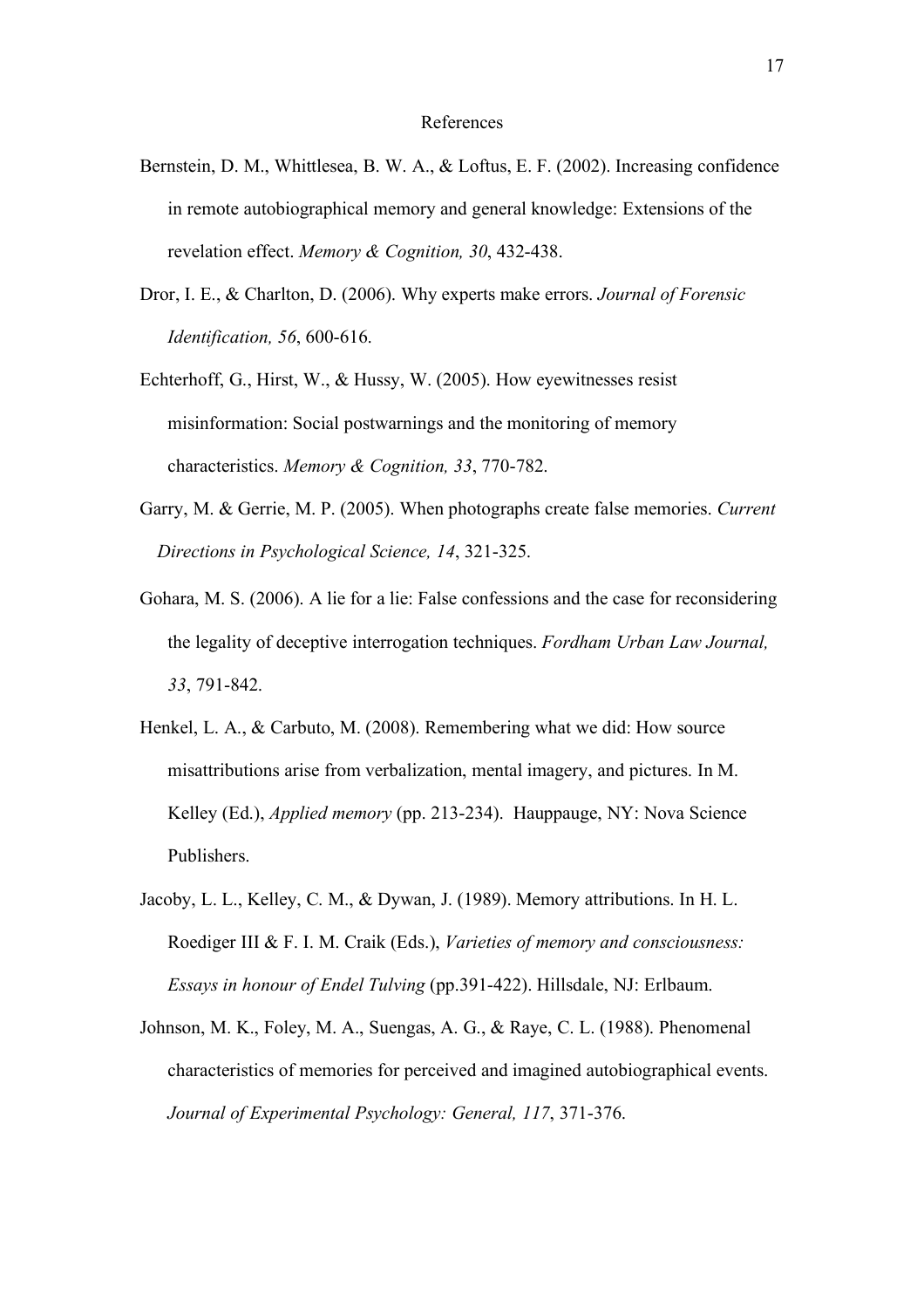- Johnson, M. K., Hashtroudi, S., & Lindsay, D. S. (1993). Source monitoring. *Psychological Bulletin, 114*, 3-28.
- Kassin, S. M., & Gudjonsson, G. H. (2004). The psychology of confessions: A review of the literature and issues. *Psychological Science in the Public Interest, 5*, 33-67.
- Lindsay, D. S. (2008). Source Monitoring. In H. L. Roediger, III (Ed.), *Cognitive psychology of memory. Vol. 2 of Learning and memory: A comprehensive reference*, 4 vols. (J. Byrne, Editor) (pp. 325-348). Oxford: Elsevier.
- Lindsay, D. S., Hagen, L., Read, J. D., Wade, K. A., & Garry, M. (2004). True photographs and false memories. *Psychological Science, 15*, 149-154.
- Mazzoni, G., & Kirsch, I. (2002). Autobiographical memories and beliefs: A preliminary metacognitive model. In T. J. Perfect, & B. L. Schwartz (Eds.), *Applied metacognition* (pp. 121-146). Cambridge, UK: Cambridge University Press.
- Moore, S. (2009, February 5). Science found wanting in nation's crime labs. *New York Times.* Retrieved 5 February, 2009, from www.nytimes.com.
- Nash, R. A., & Wade, K. A. (2009). Innocent but proven guilty: Eliciting internalized false confessions using doctored-video evidence*. Applied Cognitive Psychology, 23*, 624-637.
- Nash, R. A., Wade, K. A., & Lindsay, D. S. (2009). Digitally manipulating memory: Effects of doctored videos and imagination in distorting beliefs and memories. *Memory & Cognition*, *37*, 414-424.
- Scoboria, A., Mazzoni, G., Kirsch, I., & Relyea, M. (2004). Plausibility and belief in autobiographical memory. *Applied Cognitive Psychology, 18*, 791-807.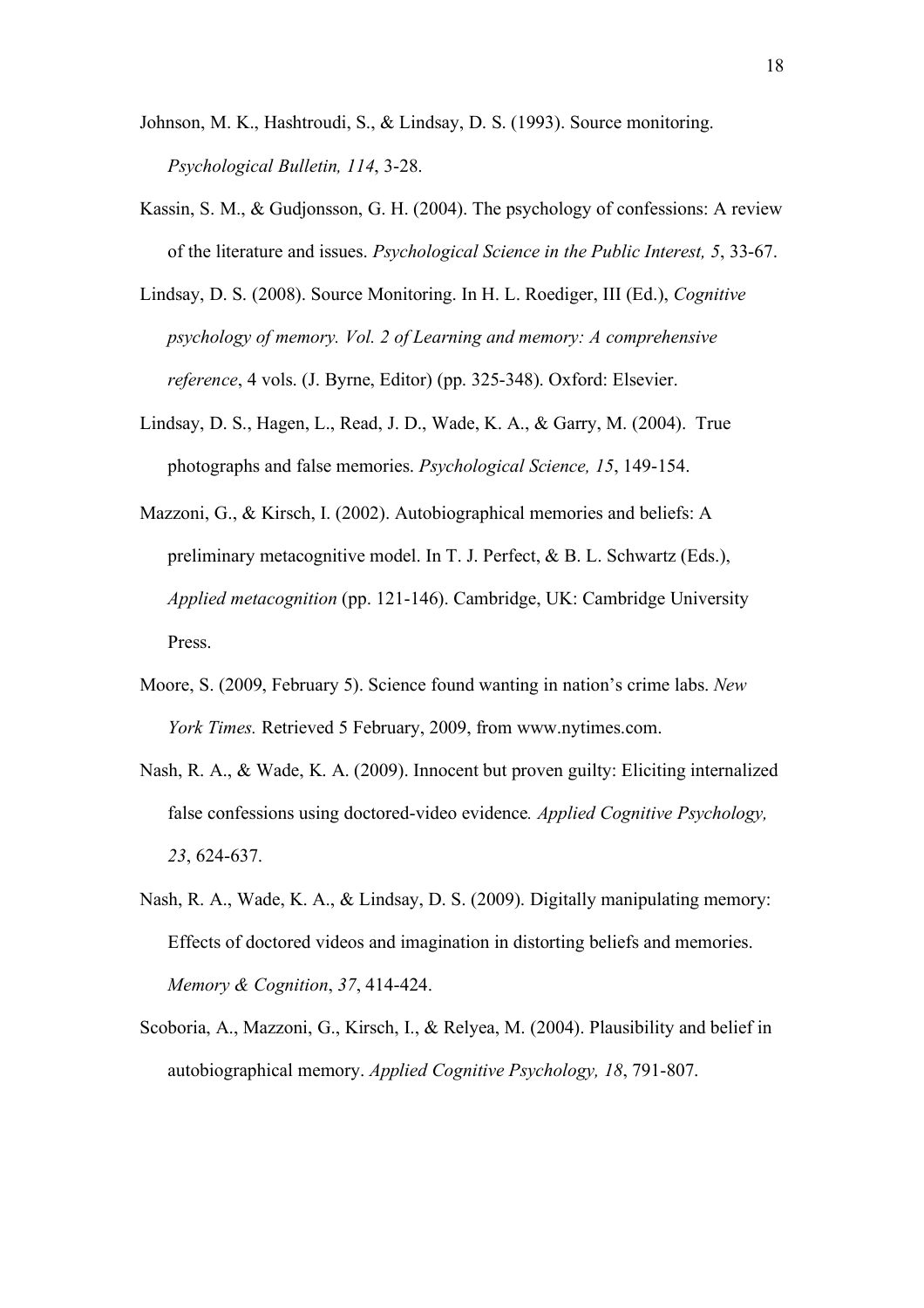- Smeets, T., Merckelbach, H., Horselenberg, R., & Jelicic, M. (2005). Trying to recollect past events: Confidence, beliefs, and memories. *Clinical Psychology Review, 25*, 917-934.
- Tversky, A., & Kahneman, D. (1973). Availability: a heuristic for judging frequency and probability. *Cognitive Psychology, 5*, 207–232.
- Vornik, L.A., Sharman, S.J., & Garry, M. (2003). The power of the spoken word: Sociolinguistic cues influence the misinformation effect. *Memory, 11*, 101-109.
- Wade, K. A., & Garry, M. (2005). Strategies for verifying false autobiographical memories. *American Journal of Psychology, 118*, 587-602.
- Wade, K. A., Garry, M., Read, J. D., & Lindsay, D. S. (2002). A picture is worth a thousand lies: Using false photographs to create false childhood memories. *Psychonomic Bulletin & Review, 9*, 597-603.
- Winkielman, P., Schwarz, N., Reber, R., & Fazendeiro, T. A. (2003). Cognitive and affective consequences of visual fluency: When seeing is easy on the mind. In L. M. Scott, & R. Batra (Eds.). *Persuasive imagery: A consumer response perspective* (pp.75-90). Mahwah, NJ: Lawrence Erlbaum.
- Wynne-Jones, J. (2008, March 1). Web social networkers doctor photographs. Retrieved February 10, 2009, from www.telegraph.co.uk/news/uknews/1580372/ Web-social-networkers-doctor-photographs.html.
- Young, J. R. (2008, May 29). Journals find fakery in many images submitted to support research. *Chronicle of Higher Education*. Retrieved February 10, 2009, from http://chronicle.com/free/2008/05/3028n.htm.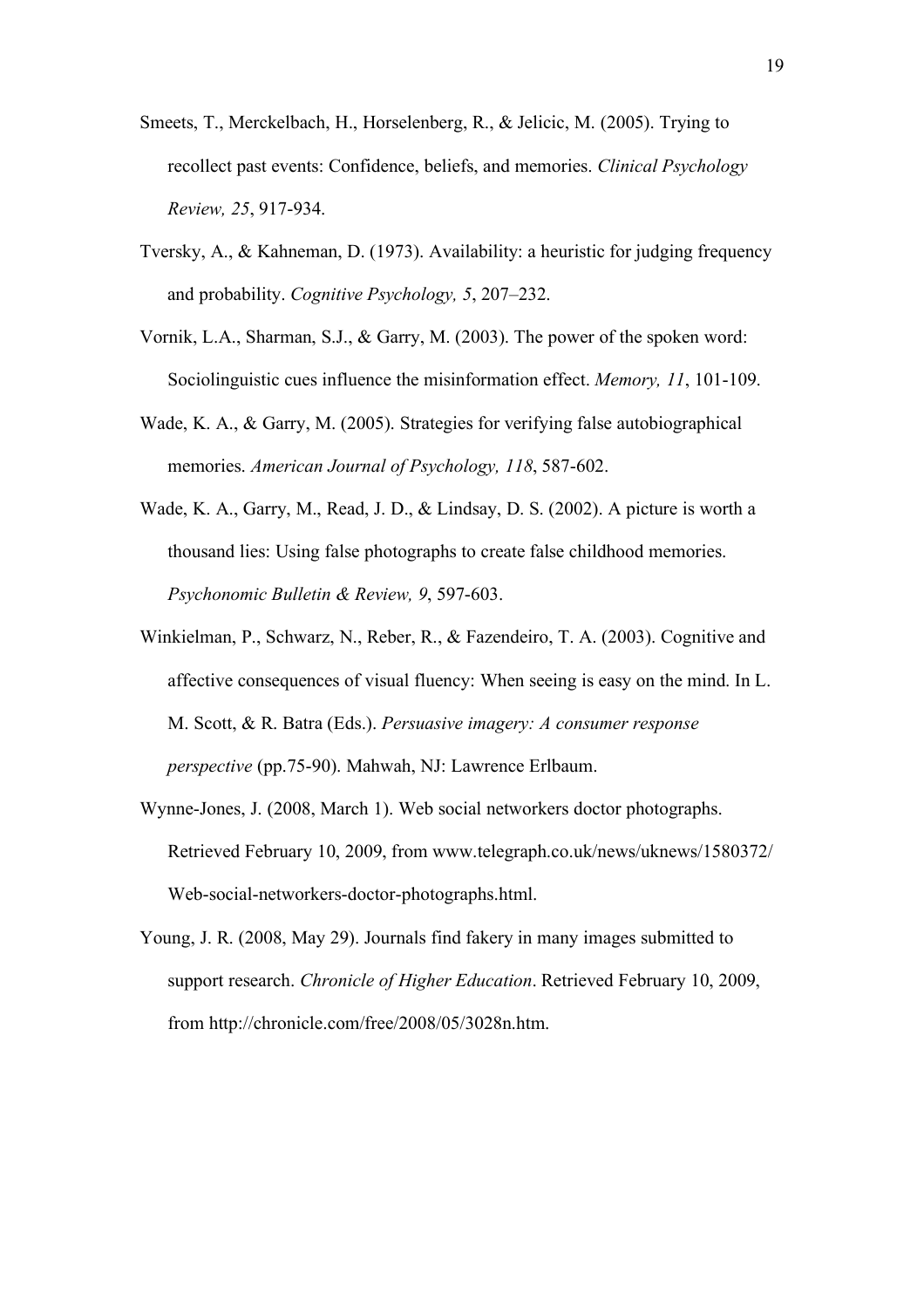# Author note

We thank Olwen Bryer for her assistance in data-collection, Leo Miles for appearing in our 'Stranger-Only' videos, and Friederike Schlaghecken, Cara Laney, Stefanie Sharman and two anonymous reviewers for their insightful comments on earlier drafts.

Address correspondence to Robert Nash, Psychology Department, University of Warwick, Coventry, CV4 7AL, United Kingdom; Direct: +44 (0)2476 150442, Fax: +44 (0)2476 524225; Email: R.Nash@warwick.ac.uk.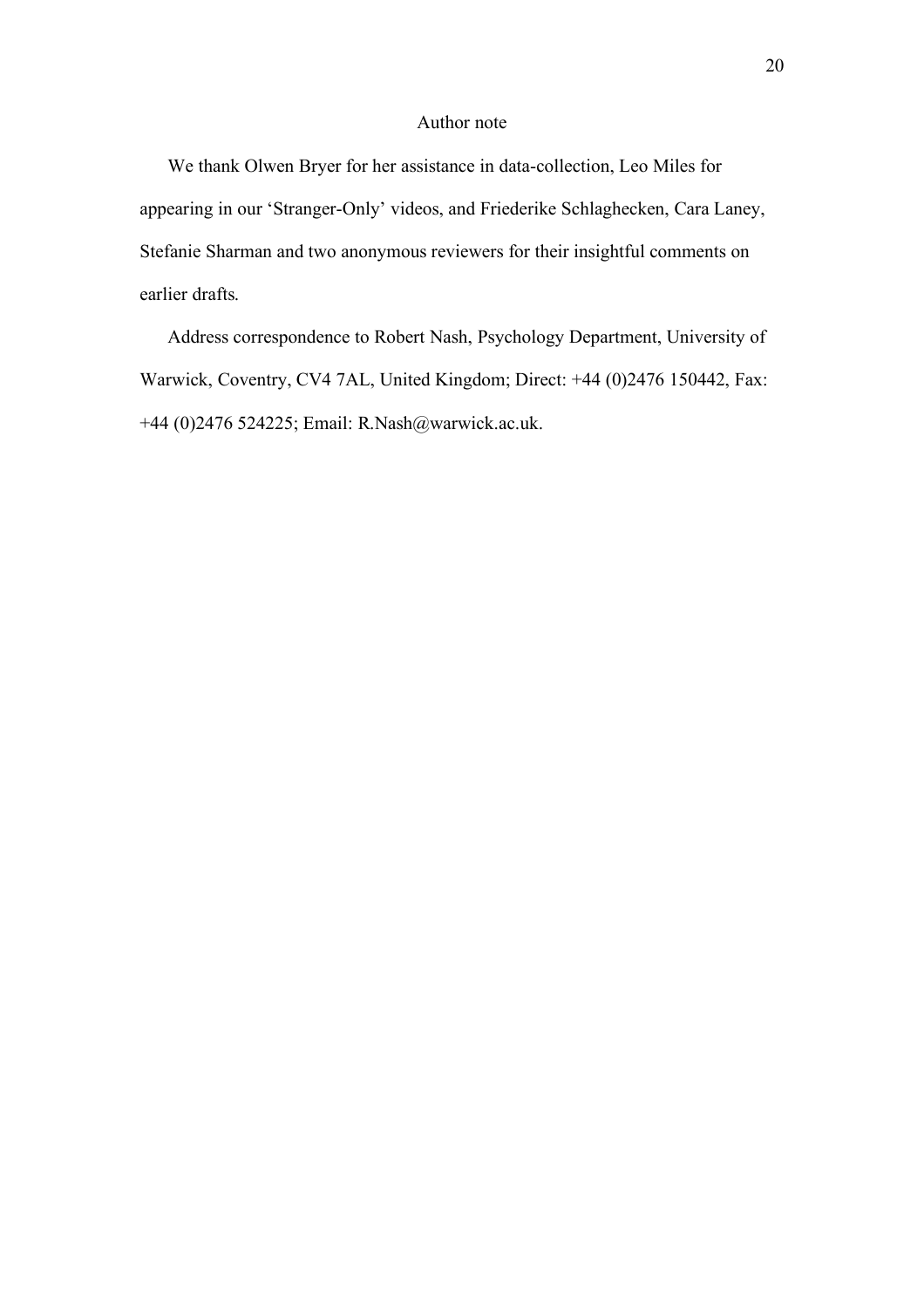# Figure Captions

*Figure 1.* Creating the critical video clips. The top row shows untouched footage filmed (A) during Session 1 and (B) immediately after Session 1. The bottom row shows the three types of critical clips. Self+RA clips were created by combining (A) and (B); RA-Only clips were created using right-half of (B); Stranger-Only clips were created prior to experiment.

*Figure 2.* Mean effect of each type of video upon subjects' Belief and Memory ratings for critical actions (Mean Video ratings minus mean Control ratings). Error bars represent 95% confidence intervals.

*Figure 3.* Percentage of critical actions to which subjects assigned ratings of 7 or 8 on the Belief (i.e, false beliefs) and Memory (i.e., false memories) scales.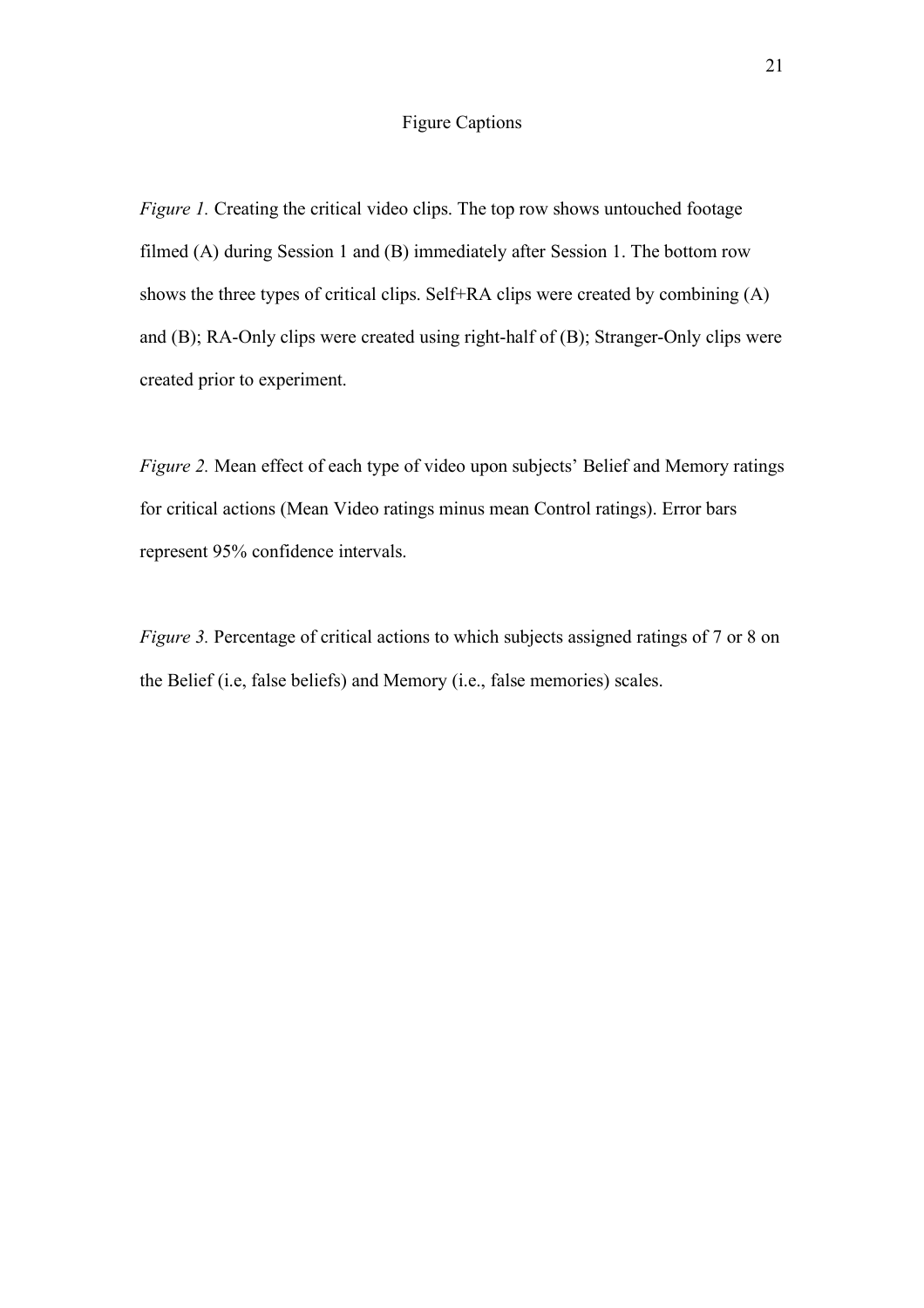

**A. Clip of non-critical action at Session 1**



**B. Clip of RA performing a critical action after Session 1**







**Self+RA Video RA-Only Video Stranger-Only Video**

*Figure 1. Creating the critical video clips. The top row shows untouched footage filmed (A) during Session 1 and (B) immediately after Session 1. The bottom row shows the three types of critical clips. Self+RA clips were created by combining (A) and (B); RA-Only clips were created using right-half of (B); Stranger-Only clips were created prior to experiment.*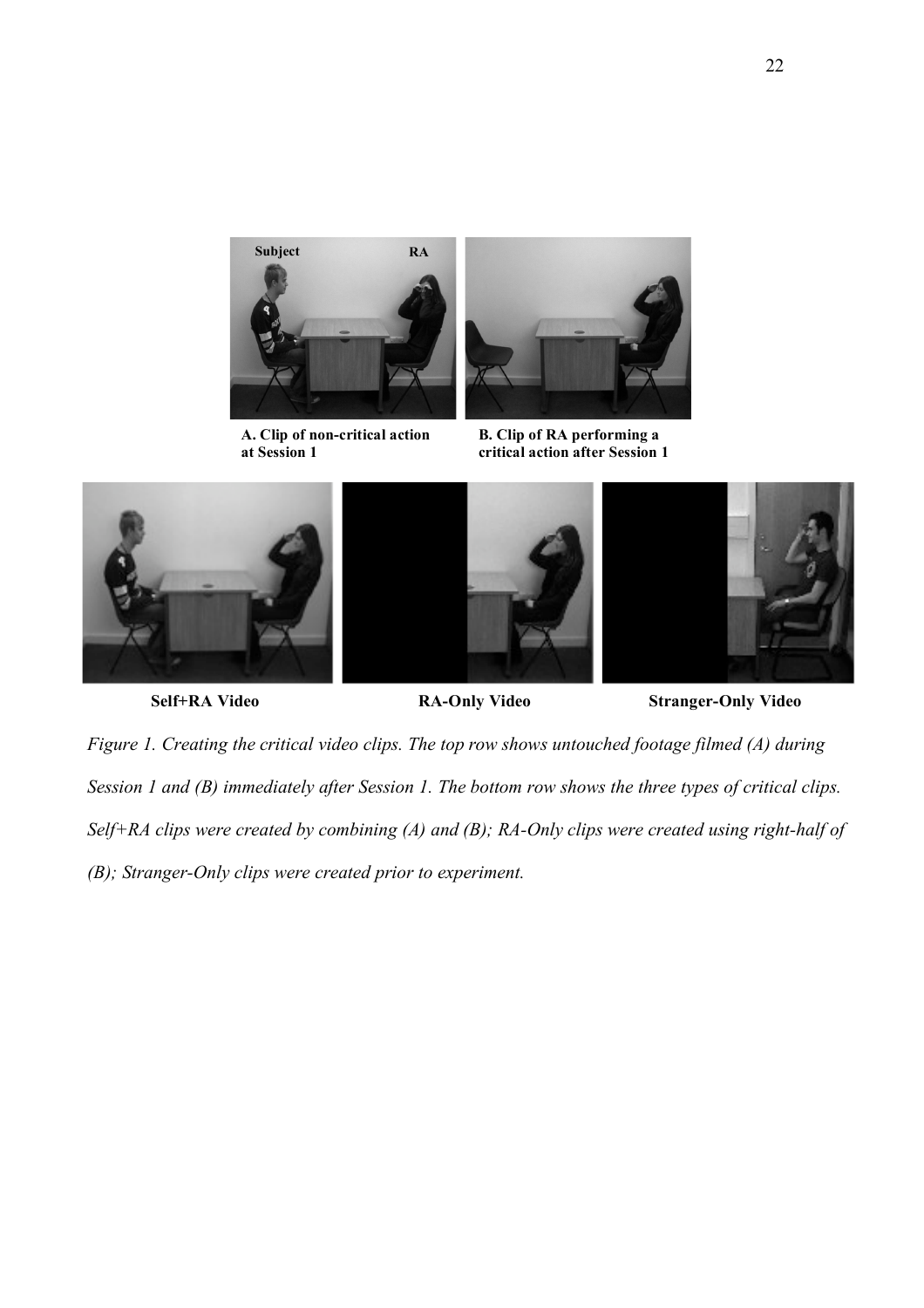

*Figure 2. Mean effect of each type of video upon subjects' Belief and Memory ratings for critical actions (Mean Video ratings minus mean Control ratings). Error bars represent 95% confidence intervals.*